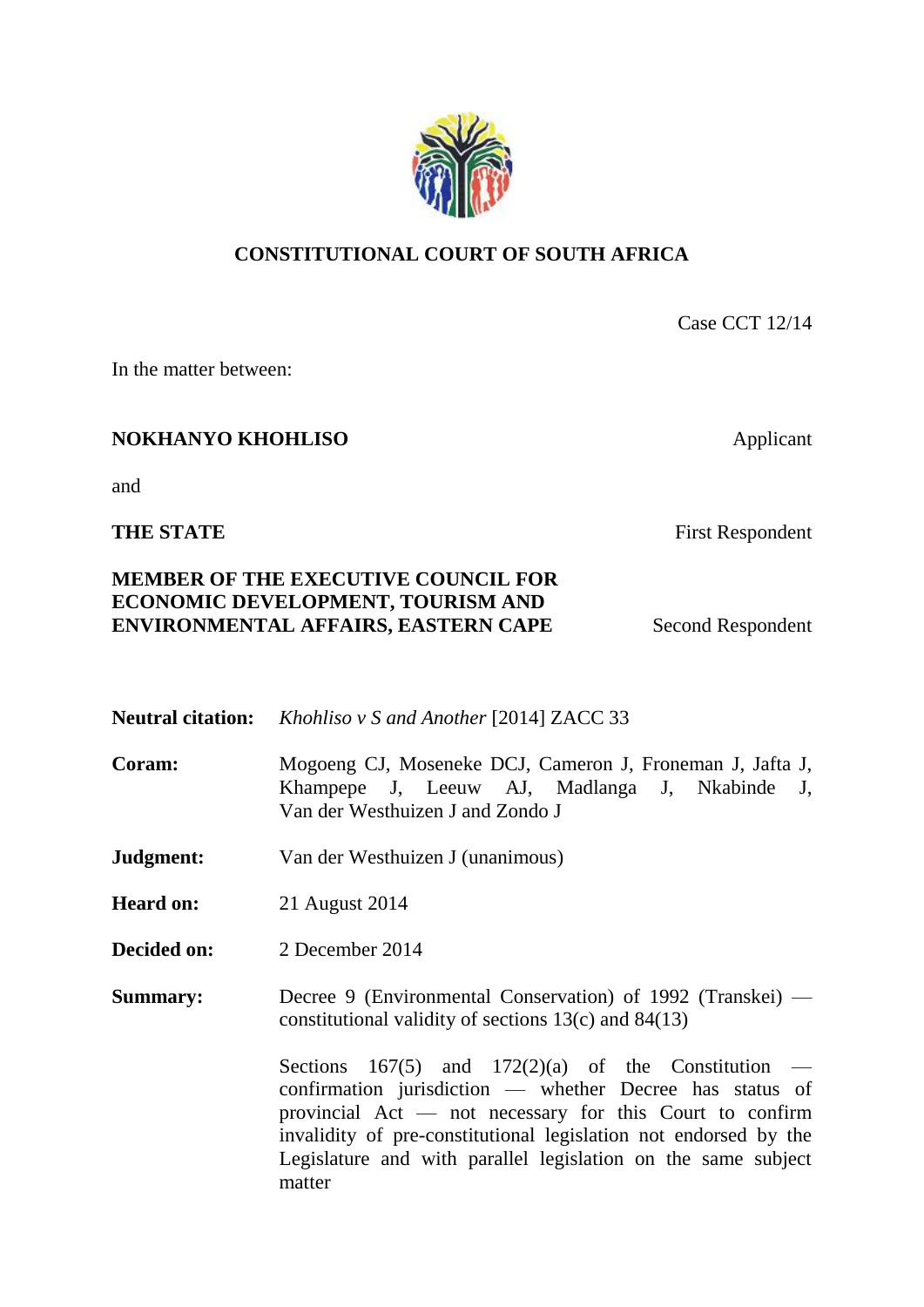## **ORDER**

Application for confirmation of the order of the Eastern Cape Local Division of the High Court, Mthatha (Mjali J):

- 1. The application is dismissed.
- 2. There is no order as to costs.

## **JUDGMENT**

VAN DER WESTHUIZEN J (Mogoeng CJ, Moseneke DCJ, Cameron J, Froneman J, Jafta J, Khampepe J, Leeuw AJ, Madlanga J, Nkabinde J and Zondo J concurring):

## *Factual and legal background*

[1] South Africa is an interesting country. Our people are diverse, culturally and otherwise; our history is brutal but fascinating; our wildlife is unique and precious. This Court sometimes hears cases which would rarely reach the highest courts of most other democracies. The facts and legal framework of this matter provide a kaleidoscopic illustration of how a mix of all the above can present a significant constitutional question.

[2] Ms Nokhanyo Khohliso, the applicant, is a traditional healer in the Transkei in the Eastern Cape Province. She was charged with and convicted in the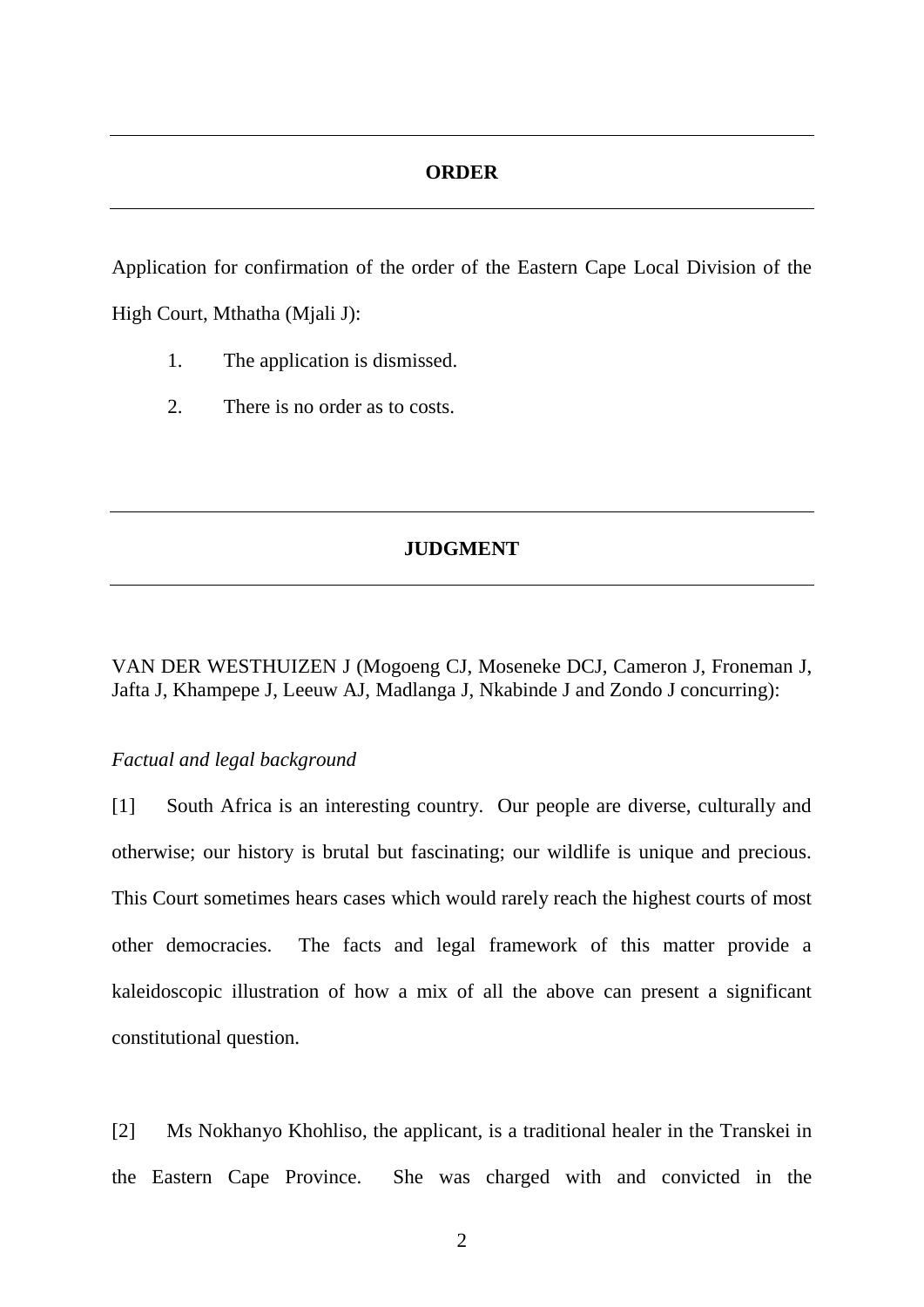Tsolo Magistrates' Court of being in possession of two vulture's feet. She wanted to mix a substance made from the feet with other ingredients to produce a much needed remedy in our land, namely medicine that protects against theft. Ms Khohliso was sentenced to pay a fine of R4 000, or to twelve months imprisonment, suspended for five years.

[3] Possession of vulture's feet is a criminal offence under Decree  $9$ , issued on 24 July 1992 by the President of the Republic of Transkei. The President did so on the advice of the territory's Military Council.

[4] A decree issued by a military regime as part of the criminal law of a constitutional democracy? About this, one may well wonder in disbelief similar to asking: "A tiger in Africa?"<sup>2</sup> A quick look at history explains the apparent anomaly.

[5] One of the cornerstones of apartheid policy was the "grand design" of former Prime Minister HF Verwoerd and his advisors which turned rural areas where many black people resided into "homelands". These were destined to become fully "independent states". The ultimate goal was for all black people to lose their South African citizenship and become citizens of the new states, to which they had to return to live and exercise their political rights. From the homelands they would have to

 $1$  Decree 9 (Environmental Conservation) of 1992 of the Republic of Transkei (Decree 9).

<sup>&</sup>lt;sup>2</sup> There are, of course, no indigenous tigers in Africa. The outrageous "A tiger in Africa?" scene appeared in the film *Monty Python's Meaning of Life* (1983), which – amongst other things – exposed the ignorance and pretentiousness of conventional Western notions of history, civilisation and ethics.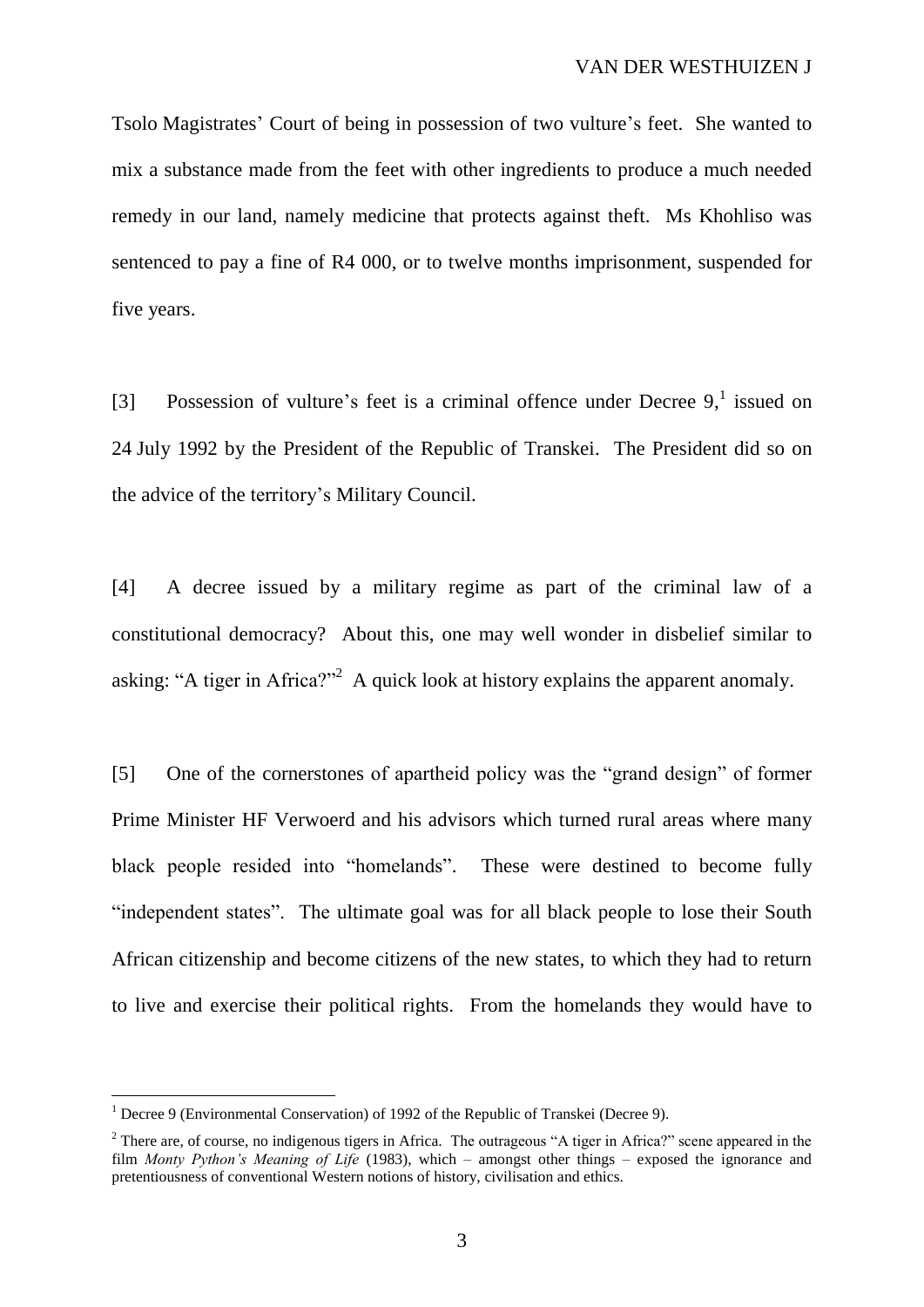commute to their work on the farms and in the industries and homes of "white" South Africa.

[6] Some of those in power in these areas opted to embrace the system and accept the benefits that followed. In 1976 the Transkei obtained full "independence" and a President and Prime Minister were sworn in, $3$  but South Africa was the only country in the world to recognise the new "Republic". Later the Ciskei – also located in the Eastern Cape – and other areas followed. But "democratic" rule in some of the new republics did not last long. In 1987 a military coup took place in the Transkei. The President was empowered to rule by Decree and his executive and legislative authority had to be exercised on the advice of the Military Council.<sup>4</sup> Similar events took place in the Ciskei.<sup>5</sup>

[7] When the interim Constitution came into force in 1994 and the final Constitution in 1997, the former homelands were accepted as part of one united democratic South Africa. In the interest of legal certainty – given the different applicable laws in the homelands and other parts of South Africa – the final Constitution provided that any law in force when the new Constitution took

<sup>&</sup>lt;sup>3</sup> President Botha Sigcau was sworn in on 26 October 1976 and Paramount Chief Kaiser Matanzima became the Prime Minister.

<sup>4</sup> Decree 1 of 1988 dissolved Parliament and established a Military Council to "provide for the peace, order and good government of the Republic of Transkei until such time as civilian rule is restored". The Commander of the Transkei Defence Force, General Bantu Holomisa, was the Chairman of the Military Council. Paramount Chief Tutor Ndamase remained President.

<sup>&</sup>lt;sup>5</sup> In March 1990 Brigadier Oupa Gqozo ousted President Lennox Sebe and proclaimed a military government.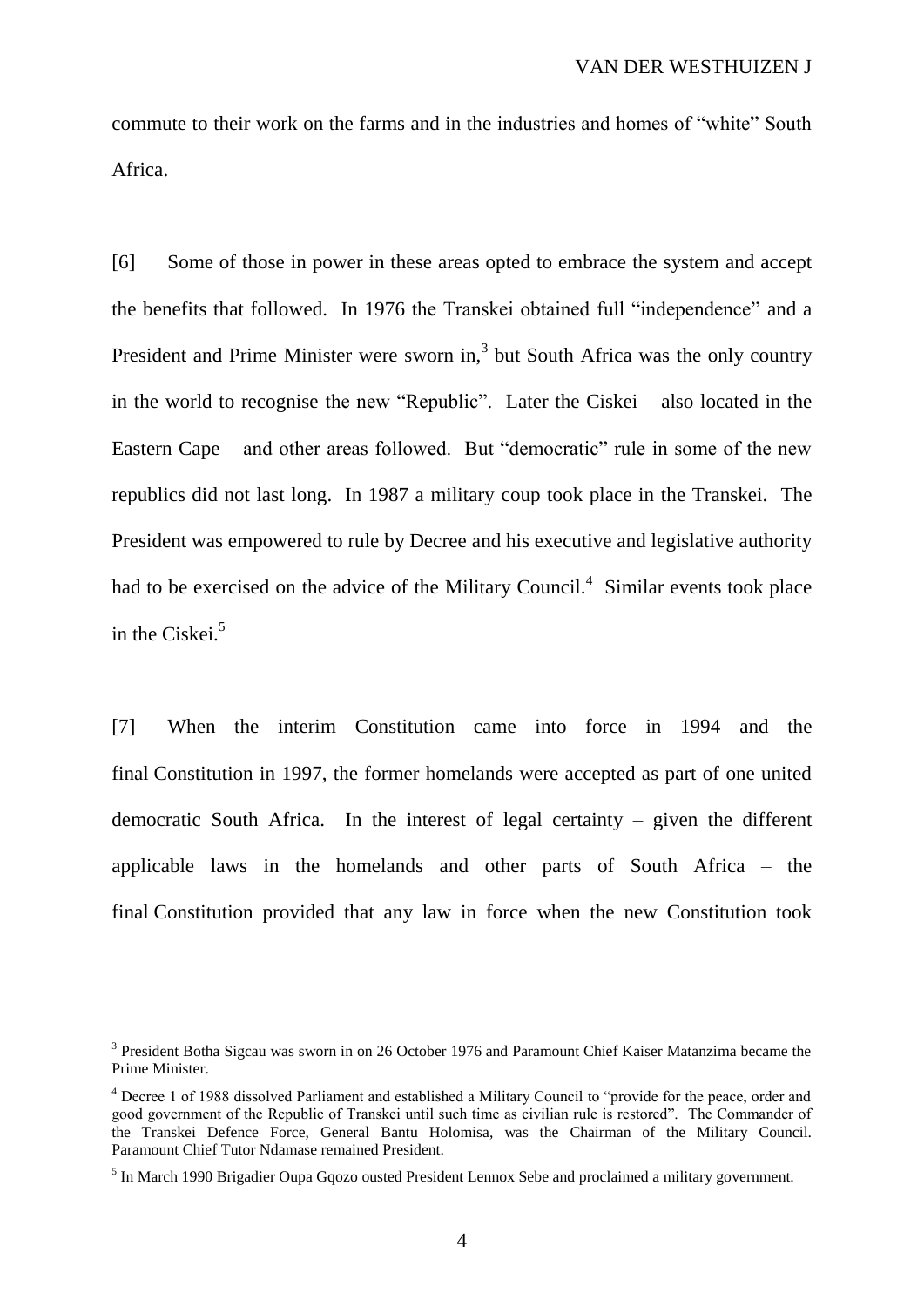effect remained in force as long as it was consistent with the Constitution and had not been repealed or amended.<sup>6</sup>

[8] Decree 9 deals with the conservation of indigenous fauna, flora and the environment in the Transkei. Ms Khohliso was convicted under sections 13(c) and 84(13) of the Decree.<sup>7</sup> Section 13(c) prohibits the possession of a carcass of a protected wild animal.<sup>8</sup> Vultures are protected wild animals.

[9] The military rulers must have felt strongly about the protection of vultures and other wildlife in their republic. Section 84(13) seems to create strict criminal liability, without the element of intent usually required in criminal law and may also exclude ignorance of the law as a defence.<sup>9</sup> Ms Khohliso and others in her position would thus be guilty of a crime, regardless of whether they intended to possess vulture's feet, thought that these were chicken's feet, or knew that it was unlawful to possess them.<sup>10</sup> This is how the Eastern Cape Local Division of the High Court, Mthatha interpreted the provision on appeal.

<sup>6</sup> Item 2 of Schedule 6 of the final Constitution.

<sup>&</sup>lt;sup>7</sup> Read with sections 1- 4, 6-7, 12, 72, 76, 79- 82 and 85 and Schedule 1 of Decree 9.

<sup>&</sup>lt;sup>8</sup> Section 1 defines a protected wild animal to include all birds not explicitly excepted in Schedules 1, 3 and 4 of the Decree. It also defines a carcass as any part thereof. Section 81 renders this contravention an offence.

 $9$  Section 84(13) provides: "It shall be no defence in any prosecution for an offence in terms of this Decree that the accused had no knowledge of some fact or other or did not act wilfully."

<sup>&</sup>lt;sup>10</sup> On the fundamental importance of culpability in criminal law, see *S v Coetzee and Others* [1997] ZACC 2; 1997 (3) SA 527 (CC); 1997 (4) BCLR 437 (CC) at para 176. See also *S v De Blom* 1977 (3) SA 513 (A) on ignorance of the law as a defence.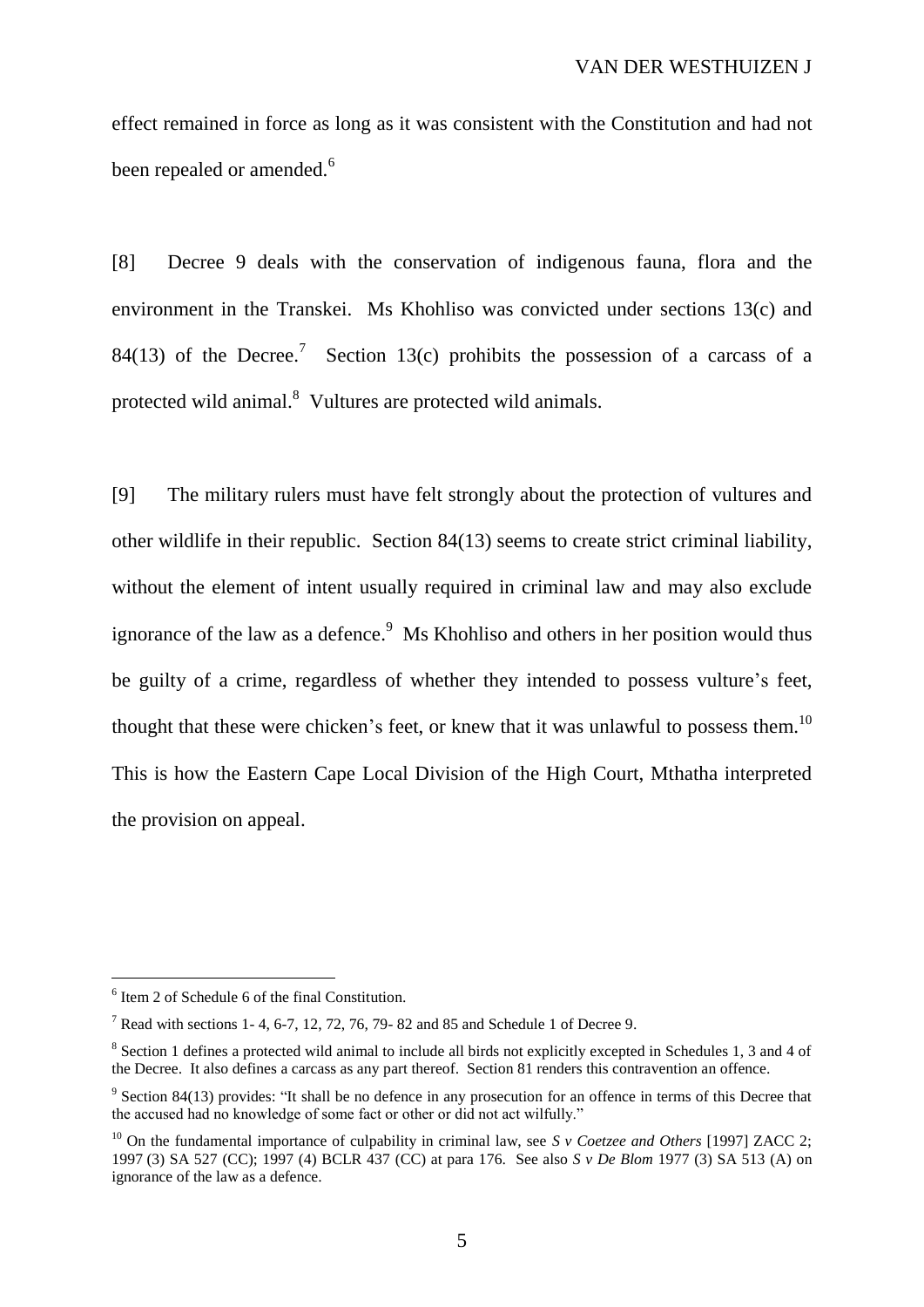[10] Thus the High Court overturned Ms Khohliso's conviction. It declared section 84(13) inconsistent with the Constitution since it violated the right to a fair trial, particularly the presumption of innocence in section 35(3)(h) of the Constitution.<sup>11</sup> Since the prohibition applicable in the Transkei is stricter than in other areas of the Eastern Cape,<sup>12</sup> the Court found that section 13(c) violated section 9 of the Constitution by discriminating between people in different areas within one province. 13 Ms Khohliso approaches this Court to confirm the declaration of invalidity.

[11] Section 167(5) of the Constitution provides that the Constitutional Court must confirm an order of invalidity made by a High Court in respect of an Act of Parliament, a provincial Act or conduct of the President.<sup>14</sup> According to section 172(2)(a), the declaration has no force unless confirmed by this Court.<sup>15</sup>

<sup>&</sup>lt;sup>11</sup> Section 35(3)(h) provides: "Every accused person has a right to a fair trial, which includes the right  $\dots$  to be presumed innocent, to remain silent, and not to testify during the proceedings".

<sup>&</sup>lt;sup>12</sup> While the Decree proscribes the possession of a "protected wild animal" carcass, which includes almost all birds, the rest of the Eastern Cape (excluding the Ciskei) is regulated by the Nature and Environmental Conservation Ordinance 19 of 1974 (Ordinance 19). Section 26 of Ordinance 19, read with section 42, only criminalises the possession of the carcass of an "endangered species", a far narrower category.

 $13$  The High Court did not state explicitly which subsections of section 9 it was applying in its equality analysis but appears to have concluded that the impugned provisions are inconsistent with section 9(1) and (3).

<sup>&</sup>lt;sup>14</sup> Section 167(5) provides that the—

<sup>&</sup>quot;Constitutional Court makes the final decision whether an Act of Parliament, a provincial Act or conduct of the President is constitutional, and must confirm any order of invalidity made by the Supreme Court of Appeal, a High Court, or a court of similar status, before that order has any force."

<sup>&</sup>lt;sup>15</sup> Section 172(2)(a) provides that the—

<sup>&</sup>quot;Supreme Court of Appeal, a High Court or a court of similar status may make an order concerning the constitutional validity of an Act of Parliament, a provincial Act or any conduct of the President, but an order of constitutional invalidity has no force unless it is confirmed by the Constitutional Court."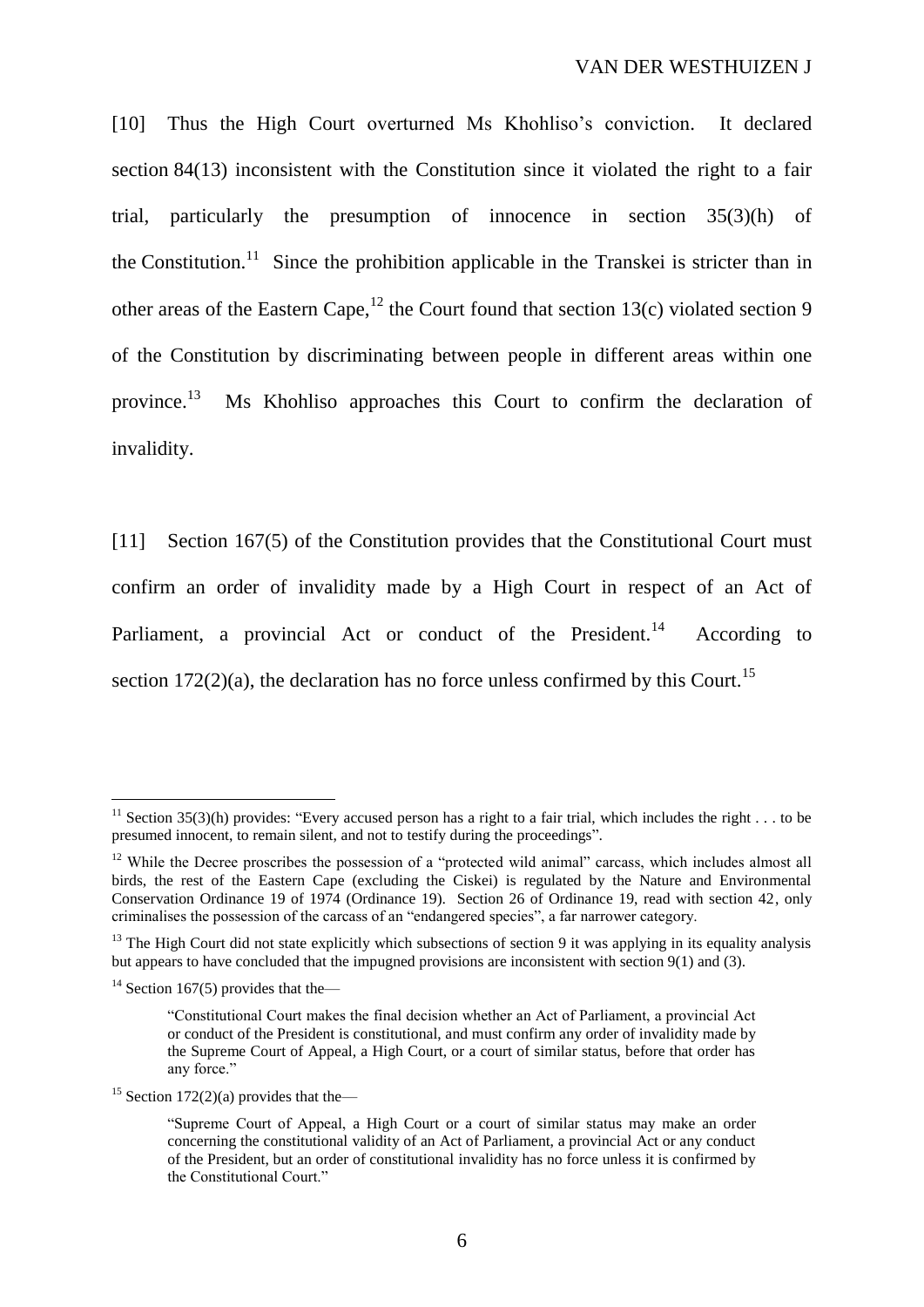[12] The crucial question is whether it is necessary for this Court to confirm the High Court's order of constitutional invalidity. In other words, is Decree 9 an Act of Parliament, a provincial Act or conduct of the President?

## *The status of Decree 9*

[13] Decree 9 is certainly not conduct of the President, for purposes of section 167(5), even though it was passed by the President of the former Republic of Transkei. When the interim Constitution was enacted, it did not "purport to bring about a merger between five 'independent countries'".<sup>16</sup> Our Constitution does not accord the Presidents of the former homeland states of Transkei, Bophuthatswana, Venda and Ciskei (TBVC states) any legal status, let alone the same status as the President of the Republic of South Africa.<sup>17</sup>

[14] The central question is whether Decree 9 is a provincial Act. Ms Khohliso maintains that it is, but her counsel hinted that the Decree may enjoy a status equivalent to an Act of Parliament. The first respondent, the State, did not file submissions with this Court. The second respondent, the Member of the Executive Council for Economic Development, Tourism and Environmental Affairs, Eastern Cape (MEC), contends that Decree 9 is not a provincial Act.

<sup>16</sup> *Zantsi v Council of State, Ciskei and Others* [1995] ZACC 9; 1995 (4) SA 615 (CC); 1995 (10) BCLR 1424 (CC) at para 35.

<sup>17</sup> Id.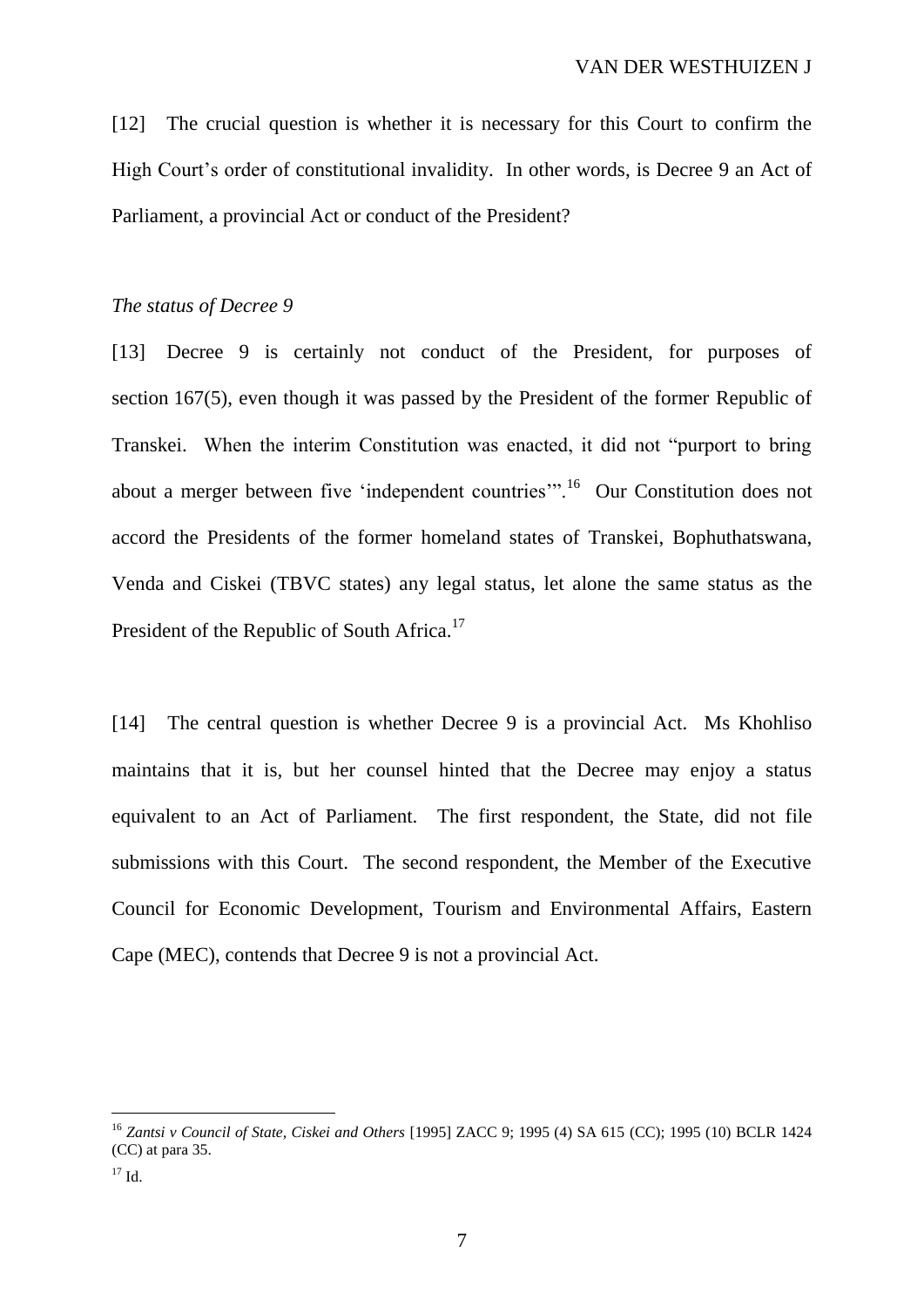[15] The purpose of sections 167(5) and 172(2)(a) of the Constitution is to promote comity between the branches of government. This entails respect for the roles of the President and the National and Provincial Legislatures, as elected law-makers.<sup>18</sup> In *Weare* it was said that this purpose "follows from a recognition of the status of the Legislatures and the President in our constitutional order".<sup>19</sup> If a Provincial or the National Legislature enacts a law, any provision in it can be effectively and finally invalidated only if it is inconsistent with the Constitution as determined by the highest

 $\overline{a}$ 

. . .

See also *President of the Republic of South Africa and Others v South African Rugby Football Union and Others* [1998] ZACC 21; 1999 (2) SA 14 (CC); 1999 (2) BCLR 175 (CC) at para 29:

<sup>18</sup> In *Pharmaceutical Manufacturers Association of SA and Another: In re Ex Parte President of the Republic of South Africa and Others* [2000] ZACC 1; 2000 (2) SA 674 (CC); 2000 (3) BCLR 241 (CC) at paras 55-6 this Court held that it—

<sup>&</sup>quot;has exclusive jurisdiction in respect of certain constitutional matters, and makes the final decision on those constitutional matters that are also within the jurisdiction of other courts.

This is the context within which section  $172(2)(a) \ldots$  is concerned with the law making acts of the Legislatures at the two highest levels [national and provincial], and the conduct of the President, who as head of state and head of the Executive is the highest functionary within the state. . . . The apparent purpose of the section is to ensure that this Court, as the highest court in constitutional matters, should control declarations of constitutional invalidity made against the highest organs of state." (Footnotes omitted.)

<sup>&</sup>quot;Counsel for the applicants submitted that the effect of section 172(2) is to give this Court exclusive jurisdiction to make orders of invalidity that are binding upon Parliament, Provincial Legislatures and the President. The purpose of these provisions, so it was contended, is to preserve the comity between the Judicial branch of government on the one hand and the Legislative and Executive branches of government on the other, by ensuring that only the highest court in constitutional matters intrudes into the domains of the principal Legislative and Executive organs of state. In my view this submission correctly reflects the purpose of section 172(2). Our Constitution makes provision for the separation of powers and vests in the Judiciary the power of declaring statutes and conduct of the highest organs of state inconsistent with the Constitution and thus invalid. It entrusts to this Court the duty of supervising the exercise of this power and requires it to consider every case in which an order of invalidity has been made, to decide whether or not this has been correctly done. This Court has a duty to assume this supervisory role." (Footnote omitted.)

<sup>19</sup> *Weare and Another v Ndebele NO and Others* [2008] ZACC 20; 2009 (1) SA 600 (CC); 2009 (4) BCLR 370 (CC) (*Weare*) at para 22.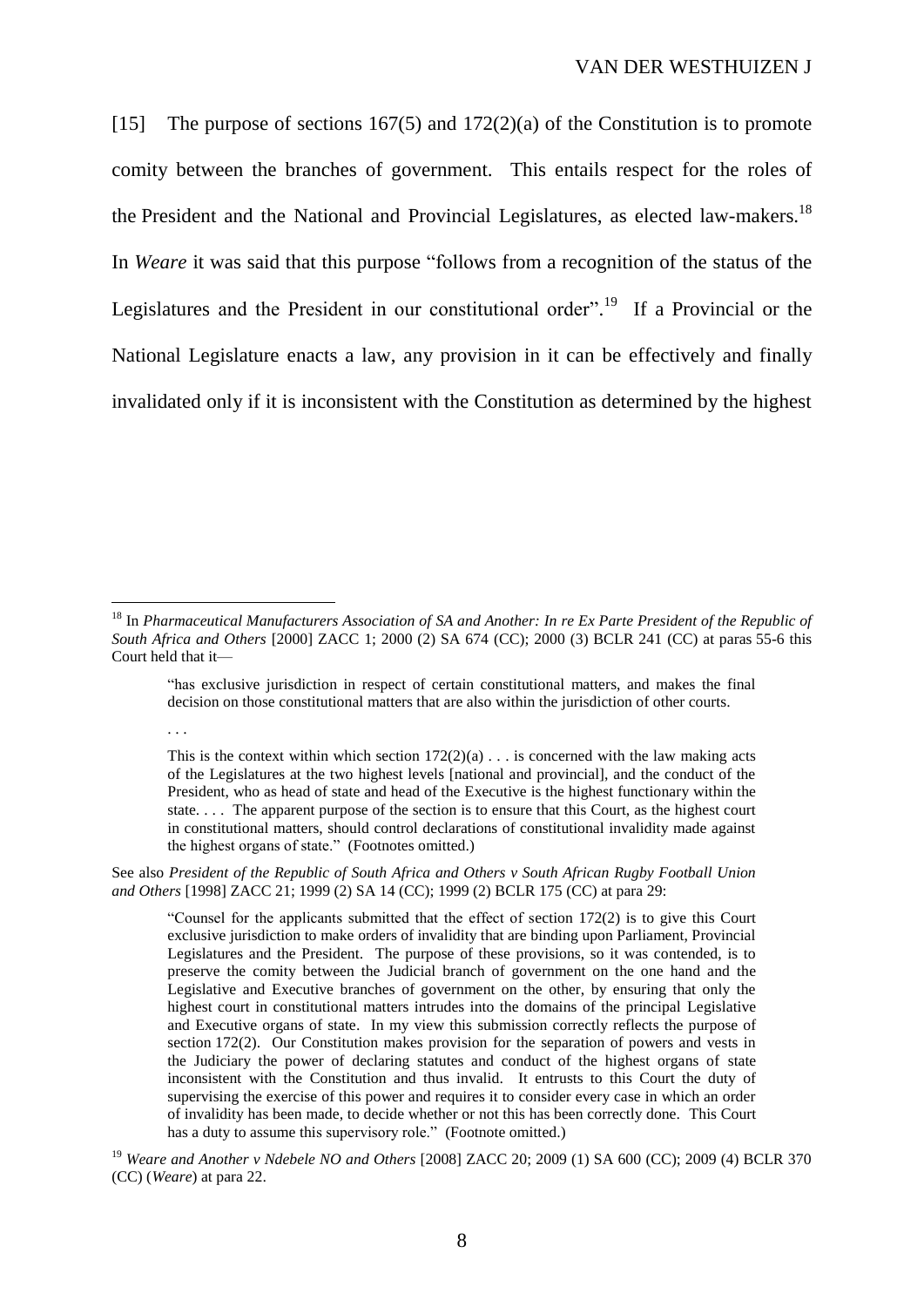Court in the land. In *Weare* and *Mdodana*<sup>20</sup> this Court used comity as a guiding principle. $^{21}$ 

[16] Counsel for Ms Khohliso submitted that we should also give guidance on whether litigants are obliged to bring confirmation proceedings<sup>22</sup> when legislation similar to Decree 9 is found to be unconstitutional by a High Court. If a litigant cannot ascertain with any measure of certainty that a High Court's declaration of invalidity is of immediate force and effect, parties will have to bring confirmation proceedings to this Court each time an order of invalidity is made, even if only to be told that the Court does not have to confirm the High Court order and that it took immediate effect. Clarification of the applicable test for what qualifies as a provincial Act is thus necessary with a view to both comity and certainty.

<sup>22</sup> Under rule 16 of the Rules of this Court. Rule 16 reads:

- "(1) The Registrar of a court which has made an order of constitutional invalidity as contemplated in section 172 of the Constitution shall, within 15 days of such order, lodge with the Registrar of the Court a copy of such order.
- (2) A person or organ of state entitled to do so and desirous of appealing against such an order in terms of section 172(2)(d) of the Constitution shall, within 15 days of the making of such order, lodge a notice of appeal with the Registrar and a copy thereof with the Registrar of the court which made the order, whereupon the matter shall be disposed of in accordance with directions given by the Chief Justice.
- (3) The appellant shall in such notice of appeal set forth clearly the grounds on which the appeal is brought, indicating which findings of fact and/or law are appealed against and the order it is contended ought to have been made.
- (4) A person or organ of state entitled to do so and desirous of applying for the confirmation of an order in terms of section 172(2)(d) of the Constitution shall, within 15 days of the making of such order, lodge an application for such confirmation with the Registrar and a copy thereof with the Registrar of the court which made the order, whereupon the matter shall be disposed of in accordance with directions given by the Chief Justice.
- (5) If no notice or application as contemplated in subrules (2) and (4), respectively, has been lodged within the time prescribed, the matter of the confirmation of the order of invalidity shall be disposed of in accordance with directions given by the Chief Justice."

<sup>20</sup> *Mdodana v Premier, Eastern Cape and Others* [2014] ZACC 7; 2014 (4) SA 99 (CC); 2014 (5) BCLR 533 (CC).

<sup>21</sup> *Weare* above n 19 at para 23 and *Mdodana* id at paras 22-4.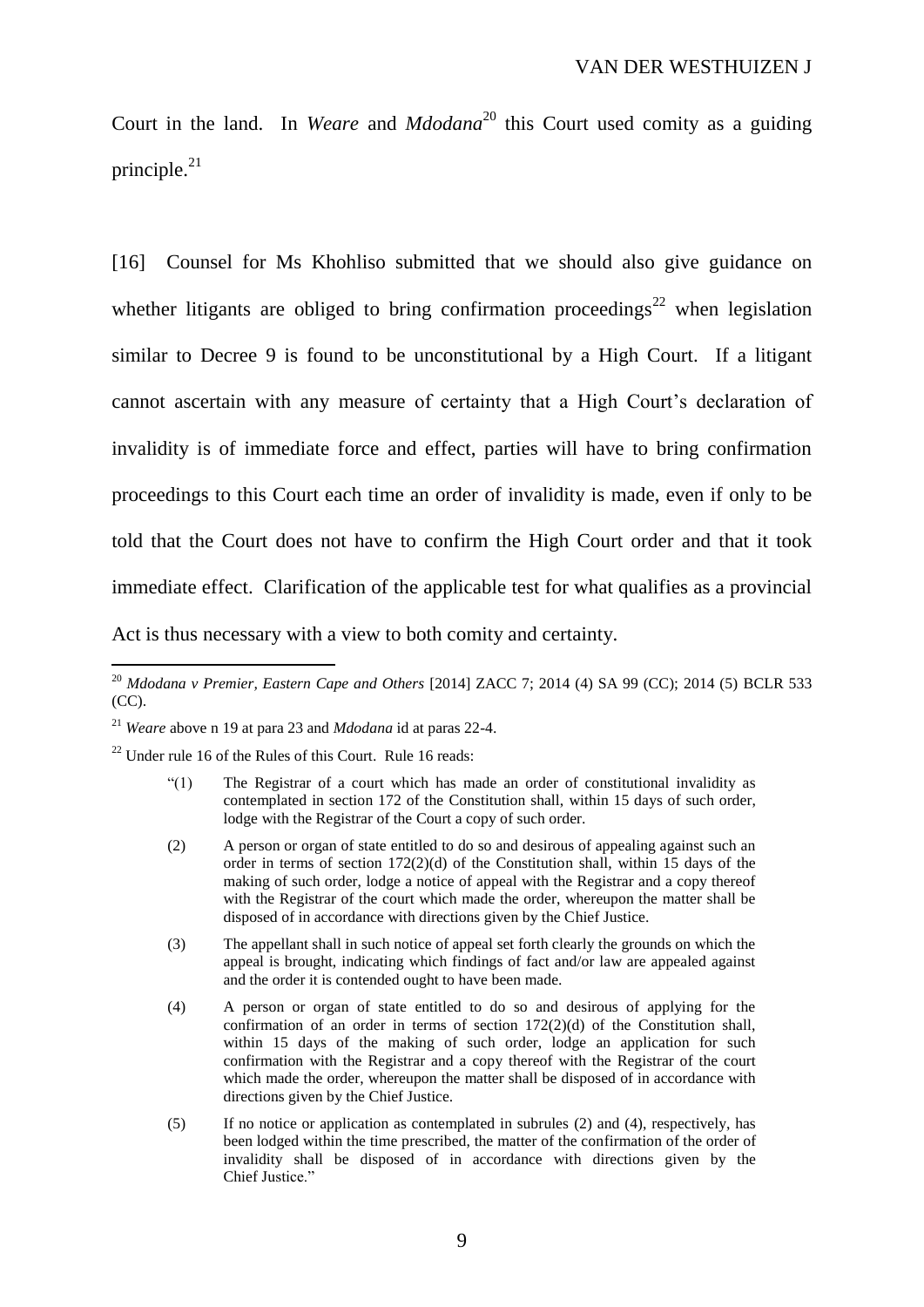[17] In *Weare* this Court was asked to determine whether the KwaZulu-Natal Regulation of Racing and Betting Ordinance<sup>23</sup> had the status of a provincial Act. The Ordinance was enacted by a pre-1994 Provincial Legislature, known as a Provincial Council. The treatment of the Ordinance by the KwaZulu-Natal Legislature in the years following 1994 included incorporating it by reference into the KwaZulu-Natal Gambling  $Act^{24}$  and two amendments to the Ordinance to provide for its continued functioning.<sup>25</sup> The effect of this, the Court held, was that the Ordinance was an expression of the legislative will of the Provincial Legislature and should be treated accordingly.<sup>26</sup>

[18] In *Mdodana* this Court set out "significant indicators" of the status of old-order legislation, namely its—

- (a) original source or origin: $27$
- (b) territorial application; $^{28}$  and
- (c) history or treatment both before and after the enactment of the Constitution.<sup>29</sup>

 $29$  Id at para 32.

 $\overline{a}$  $23$  28 of 1957.

 $24$  10 of 1996.

<sup>25</sup> *Weare* above n 19 at para 33.

 $26$  Id at para 36.

<sup>27</sup> *Mdodana* above n 20 at para 32.

 $^{28}$  Id at para 36. While this criterion was not in the paragraph explicitly listing "more significant indicators", it is evident from the remainder of the judgment that the existence of parallel legislation was a crucial factor in determining the status of the legislation.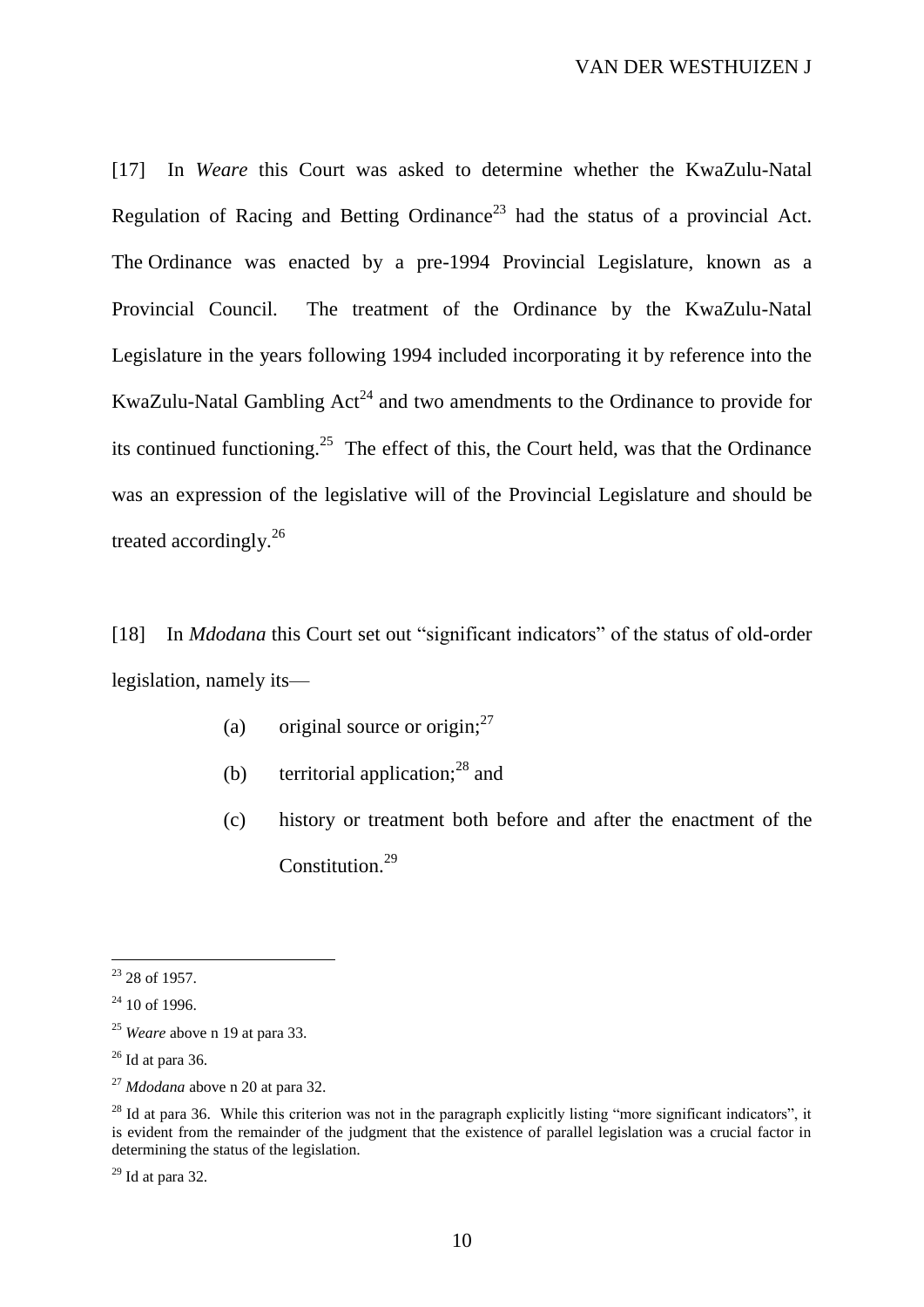#### *Origin*

[19] Decree 9 was issued by the President of the former Transkei, upon the recommendation of the Military Council. The Ordinances in *Mdodana* and *Weare* were enacted by pre-1994 Provincial Councils. Counsel for Ms Khohliso argued that, despite being a presidential decree, the Decree was original (and not delegated) legislation, with the same status as if it were passed by a body equivalent to a Provincial Council. This, she said, was because the President of the Transkei was vested with full legislative powers.

[20] The comparison to an Ordinance passed by a Provincial Council is not helpful. The status of legislation passed by Provincial Councils became uncertain from 1986 onwards when the Provincial Government  $Act^{30}$  was passed, abolishing Provincial Councils and transferring their law-making powers to the Executive.<sup>31</sup> Thus, whether these bodies exercised executive or legislative power when creating subsequent legislation is not entirely clear.

[21] In addition, regardless of its origin, all law that was in force before the Constitution, remained in force until amended or repealed.<sup>32</sup> This covers any rule with the force of law,<sup>33</sup> including any Ordinance or Decree, regardless of whether it originated from a Provincial Council, Military Council or President. The Decree –

 $30\,69$  of 1986.

<sup>31</sup> *Mdodana* above n 20 at para 27 and *Weare* above n 19 at paras 26-8.

 $32$  Section 229 of the interim Constitution and item 2 of Schedule 6, read with section 241, of the final Constitution.

<sup>33</sup> *Zantsi* above n 16 at para 37.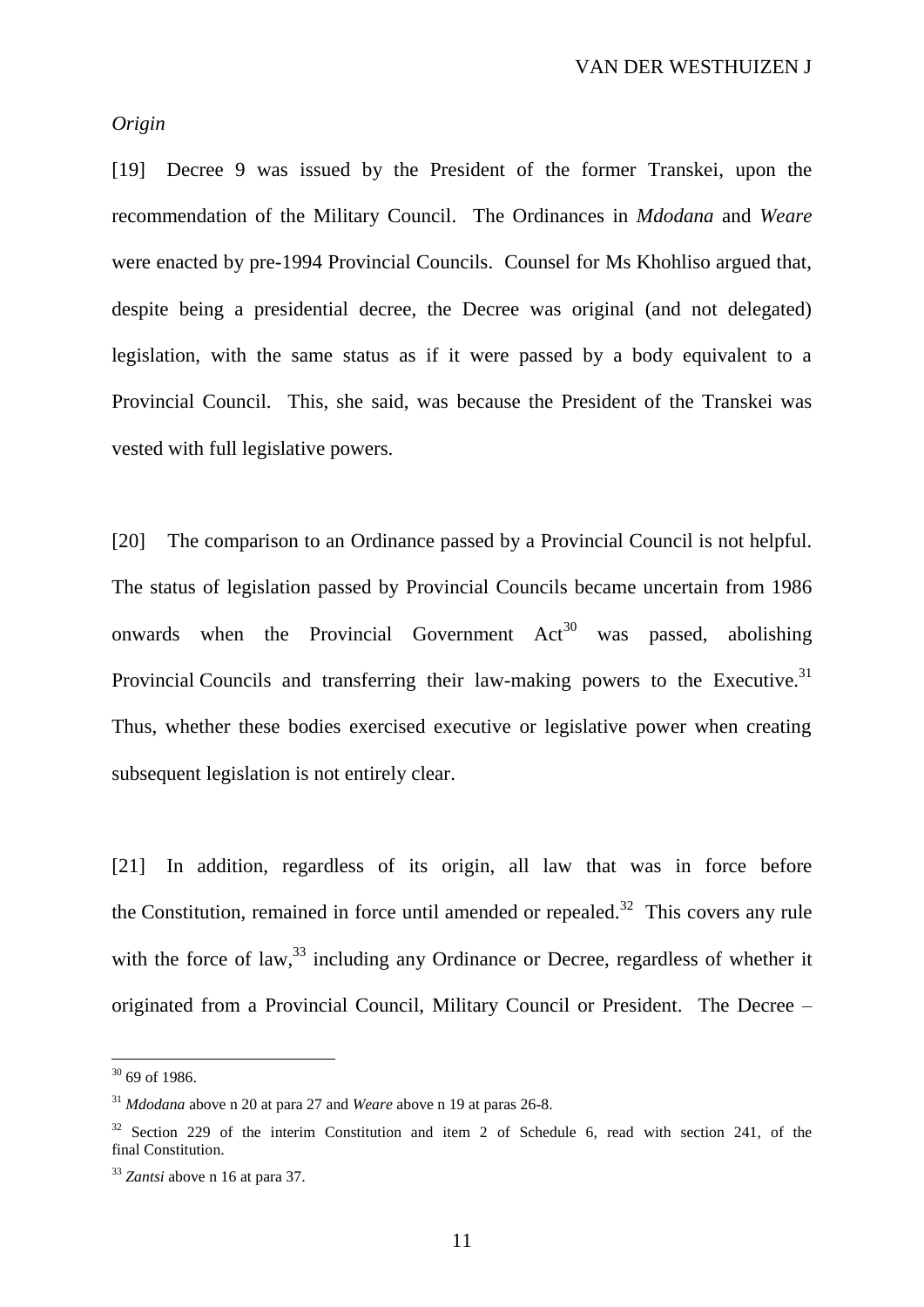like all legislation passed prior to 1994 – is undemocratic. It was born in constitutional sin. At the time, democracy was the privilege of the white minority. The recognition of pre-1994 legislation was based on the practical reality that law was in place regulating people's lives.

[22] While it cannot be said that the illegitimacy of the government of the Transkei renders its laws less valid or of a lower status than other legislation passed before 1994, Decree 9 is distinguishable from provincial Ordinances in that they were at least intended to apply to provinces. By contrast, Decree 9 was intended to apply to a country – albeit one whose independence was not internationally recognised.

[23] Comity does not dictate that this Court regard Decree 9 as a provincial Act. Unless there is sufficient post-1994 treatment by the Provincial Legislature to show it endorses the Decree, the Decree's origin will militate against a finding that it is a provincial Act.

## *Territorial application*

[24] In *Mdodana* this Court held that in light of the limited territorial application of an Ordinance – which operated in parallel with other legislation on the same subject matter – it was not akin to a provincial  $Act.^{34}$  In this case there are three parallel pieces of legislation operating in the Eastern Cape that govern the same or similar

<sup>34</sup> *Mdodana* above n 20 at para 36.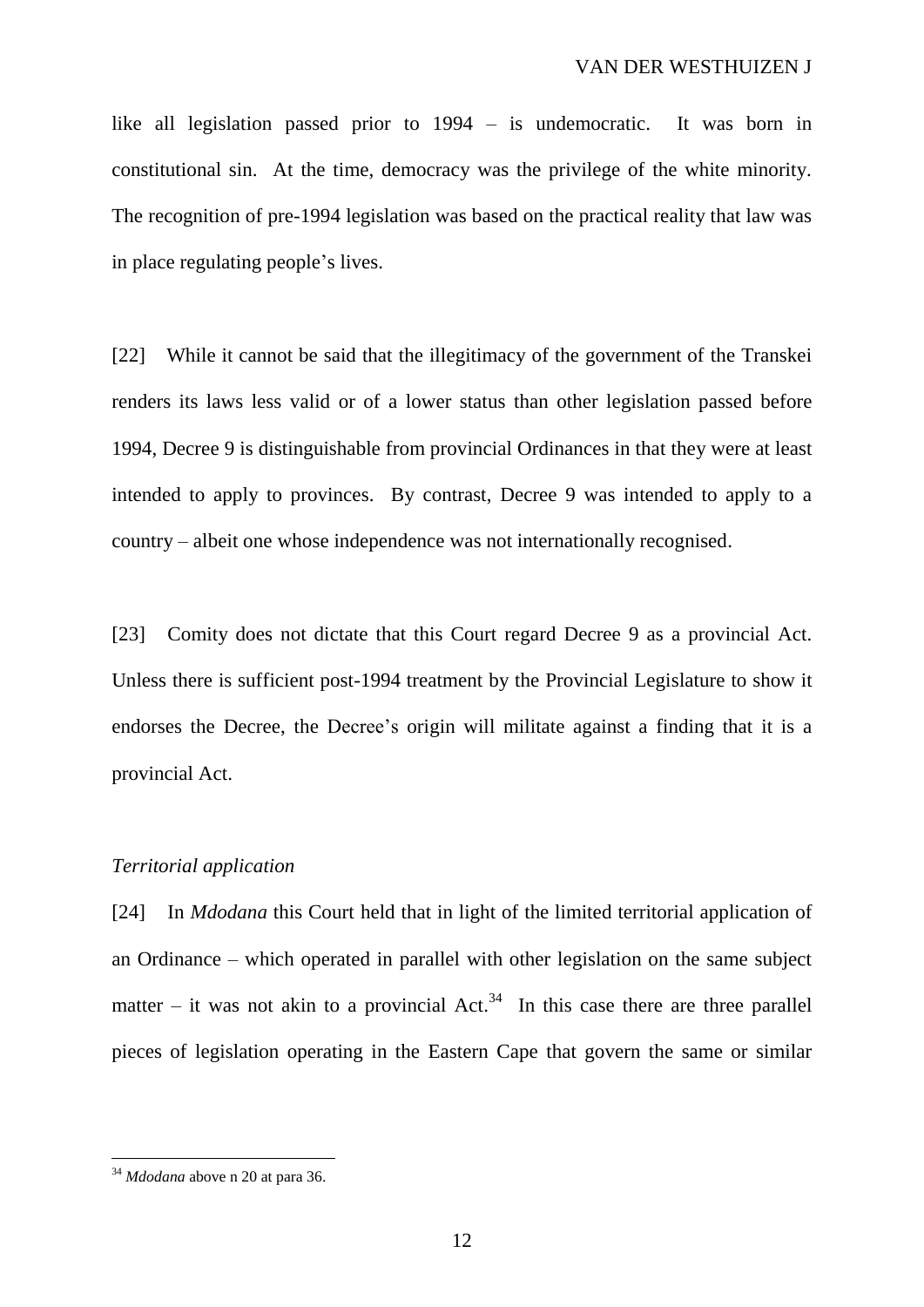subject matter.<sup>35</sup> This is similar to the three pieces of legislation that governed the impounding of livestock in the Eastern Cape in *Mdodana*. 36

[25] The question of territoriality does not entail simply asking whether the legislation in question applies only to a portion of a province. It is conceivable that a provincial or national Act may pertain only to a particular region or area. Statutes that establish a university or regulate an industry located in one area do so.<sup>37</sup> This does not, by itself, relegate those statutes to a status lower than a provincial Act. Similarly the National Legislature may enact legislation that applies only in one province, as long as the subject matter is within its sphere of legislative competence.<sup>38</sup> This does not render that Act provincial in status.

"(i) to amend the Constitution;

- (ii) to pass legislation with regard to any matter, including a matter within a functional area listed in Schedule 4, but excluding, subject to subsection (2), a matter within a functional area listed in Schedule 5; and
- (iii) to assign any of its legislative powers, except the power to amend the Constitution, to any legislative body in another sphere of government".

<sup>&</sup>lt;sup>35</sup> Decree 9 in the former Transkei, the Nature Conservation Act 10 of 1987 in the former Ciskei and Ordinance 19 in the rest of the Eastern Cape.

<sup>&</sup>lt;sup>36</sup> The Cape Pounds Ordinance 18 of 1938, Ciskei Pounds Act 43 of 1984 and Proclamation 2431 of 1937 (Transkei).

 $37$  See, for example, provincial legislation relating to the establishment of nature reserves; the University of the North-West (Private) Act 17 of 1996; the University of Cape Town (Private) Act 8 of 1999; and the KwaZulu Amakhosi and Iziphakanyiswa Act 9 of 1990. See also provincial legislation which establishes specific corporations or institutions which operate in a particular area or industry, such as the North West Housing Infrastructure and Delivery Company Act 10 of 1997 and the KwaZulu-Natal Dube TradePort Corporation Act 2 of 2010.

 $38$  Section 44 of the Constitution sets out the legislative authority of Parliament. Section 44(1)(a) provides that the national legislative authority is vested in Parliament which has the power—

Schedule 4 sets out the functional areas of concurrent national and provincial legislative competence, which includes the environment. Schedule 5 sets out the functional areas of exclusive provincial legislative competence. Section 44(2) sets out the limited circumstances in which Parliament may intervene in provincial competences by passing legislation with regard to a matter falling within a functional area listed in Schedule 5. This occurs, for example, when it is necessary to maintain national security.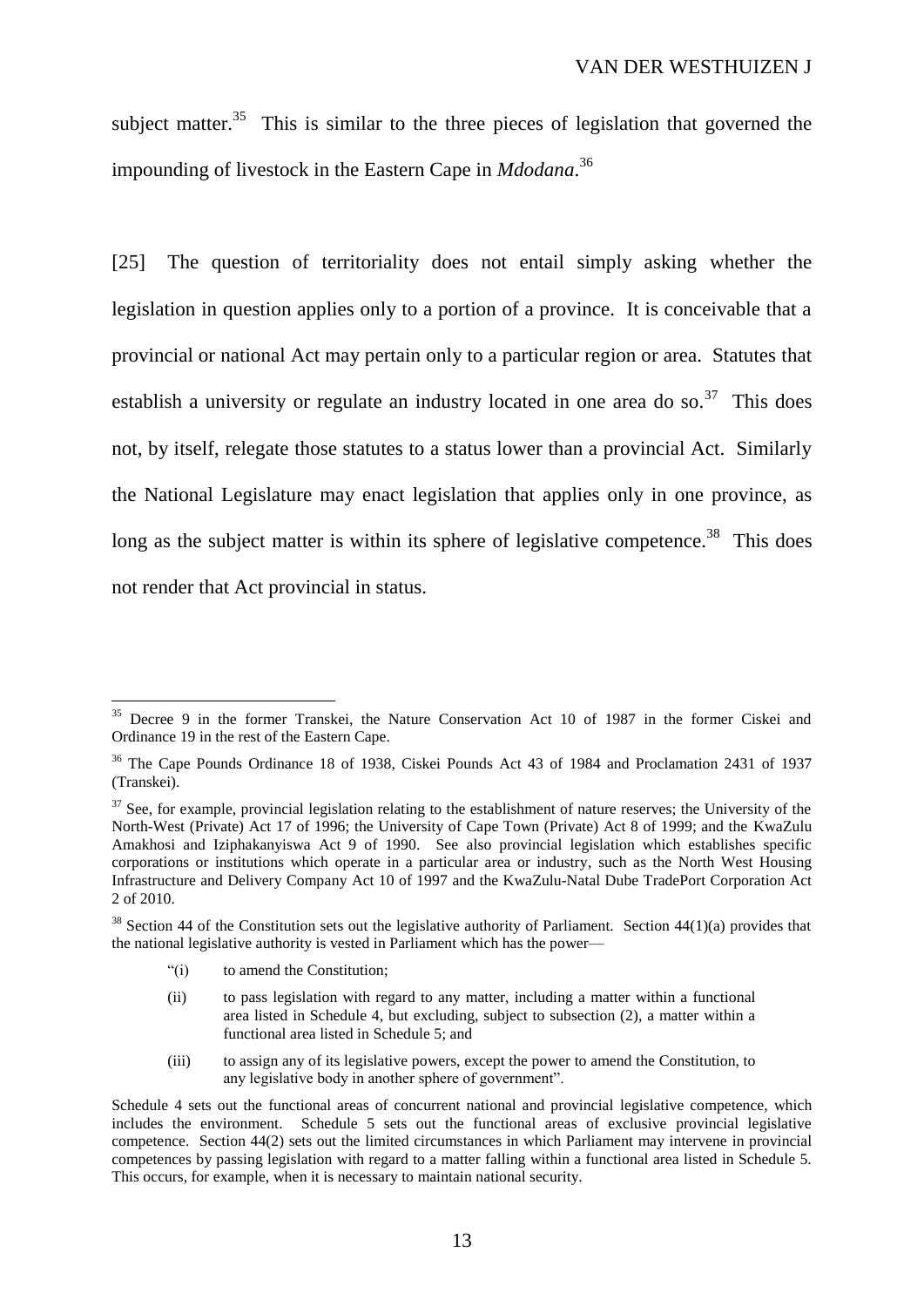[26] However, the above can be distinguished from a case where, within a single province, different pieces of legislation regulate the same subject matter in different parts – a distinction apparently based only on territory and no other reason. Decree 9 is of that kind. It does not purport to regulate environmental conservation province-wide, but only in a portion of the province.

[27] This does not mean, however, that legislation that applies only in part of one province is never a provincial Act. In *Mdodana* there was no evidence that the Legislature considered the Ordinance after  $1994$ <sup>39</sup> No finding could be made as to whether the Ordinance had been endorsed. $40$  Implicitly, if there had been a positive finding of endorsement, as in *Weare*, the territorial application would have been less relevant to determining the status of the legislation. Accordingly – given Decree 9's limited territorial application – one must conclude that it does not have the status of a provincial Act, unless its treatment by the Legislature after 1994 amounts to endorsement.

## *Treatment*

 $\overline{a}$ 

[28] Although the origin and territorial application were discussed in *Weare* and *Mdodana*, "treatment of the Ordinance by the . . . Provincial Legislature in the years

<sup>&</sup>lt;sup>39</sup> Above n 20 at para 35. The Court held that the Legislature had "never expressed itself on the [Cape Pounds] Ordinance".

<sup>&</sup>lt;sup>40</sup> In addition, origin was also not determinative because there was no definitive finding on the status of Ordinances passed by the Council of Provinces prior to their confirmation into our new democratic order by section 229 of the interim Constitution.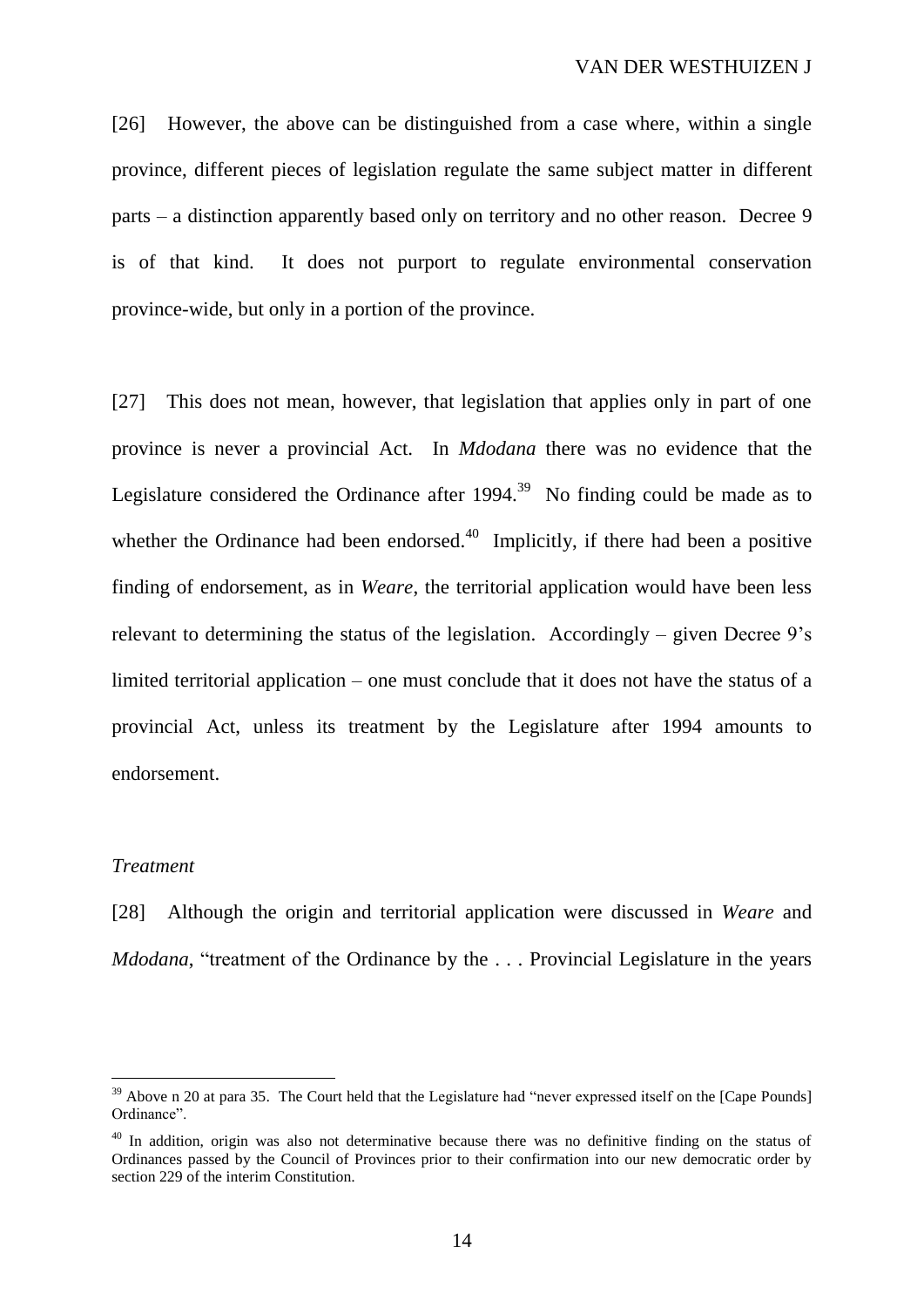following 1994<sup> $n+1$ </sup> appears to have been the most important consideration.<sup>42</sup> We have a legal system reborn. The prime consideration must be whether and how our post-1994 Legislatures treated the legislation. Guided by the principle of comity, this Court must ascertain whether these democratically elected bodies enacted or endorsed the legislation in a way that amounts to taking legislative ownership of it. If they did, their conduct must be respected by ensuring that the highest court confirms any declaration of invalidity. If they did not, the laws remain binding and enforceable legislation,<sup>43</sup> but a declaration of invalidity by the High Court need not be confirmed by this Court.

[29] Whether endorsement has occurred depends on how legislation has been treated by a Legislature. *Weare* set out the two primary indicators: first, whether the legislation has been incorporated by reference into new-order legislation; $44$  second, whether the legislation has been amended in a way that indicates contemplation and approval of the remaining provisions. $45$  Ms Khohliso has raised two additional factors, namely assignment by the President of the administration of legislation under the interim Constitution and executive action taken in terms of the legislation.

<sup>&</sup>lt;sup>41</sup> *Weare* above n 19 at para 33 and the judgment generally. There was negligible pre-1994 treatment since Decree 9 was promulgated in 1992, but I concentrate only on post-1994 treatment here.

<sup>42</sup> *Mdodana* above n 20 at paras 34 and 36-7 and the judgment generally. See also *Gold Circle (Pty) Ltd and Another v Premier, KwaZulu-Natal* 2005 (4) SA 402 (D) at 417A-B, where the Court concedes that the particular Ordinance's status could have changed based on its treatment by the Provincial Legislature.

<sup>43</sup> Item 2 of Schedule 6 of the final Constitution.

<sup>44</sup> *Weare* above n 19 at paras 35-6.

 $45$  Id.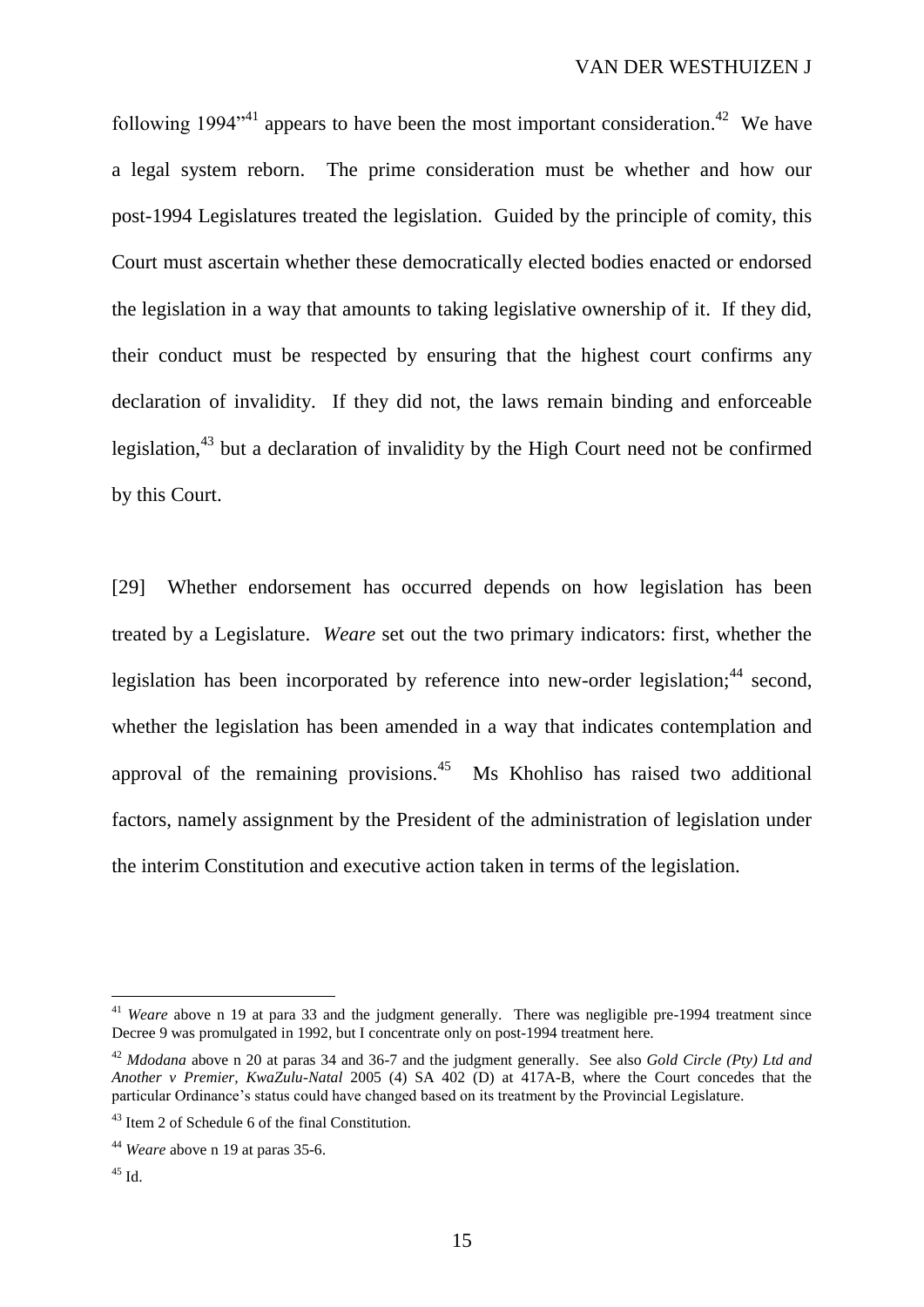[30] If no endorsement is established, because post-1994 Legislatures have not dealt with the legislation at all (as in *Mdodana*), or have treated it inadequately to evidence endorsement sufficiently, courts may have to place greater emphasis on the legislation's origin and territoriality to determine its status. If endorsement is established, it would not be necessary to depend on origin and territoriality, because the post-1994 Provincial Legislature, by endorsing the legislation in question, assumed or accepted it, as if it had promulgated it. The question in this case is whether treatment less than that in *Weare* could amount to giving the legislation the status of a provincial Act.

#### *Reference*

[31] The Eastern Cape Parks and Tourism Agency  $Act^{46} - a$  provincial Act – refers to section 27 of Decree 9 when defining a "protected area".<sup>47</sup> Ms Khohliso argues that this amounts to incorporation by reference and therefore elevates the status of Decree 9 to that of a provincial Act. The reference in a provincial Act to some extent recognises the Decree as law applicable in the province. But is this enough to evidence endorsement of the Decree?

 $46$  2 of 2010 (Parks Act).

 $47$  Section 1(a) of the Parks Act defines "protected area" as—

<sup>&</sup>quot;any nature reserve established under section 6 of [Ordinance 19], section 27 of [Decree 9] or section 23 of the [Ciskei Nature Conservation Act] which is, at the time of commencement of this Act, listed as a Provincial park in the register of provincial parks or managed by the Eastern Cape Parks Board in section 33 or section  $8(1)(a)$  read with section  $60(1)(d)(iii)$  of the Provincial Parks Board Act (Eastern Cape), 2003, irrespective of whether the MEC declared such a Provincial park or assigned the management thereof as required in terms of sections 33 or 41 of that Act or in terms of [Decree 9] or the Ciskei Nature Conservation Act".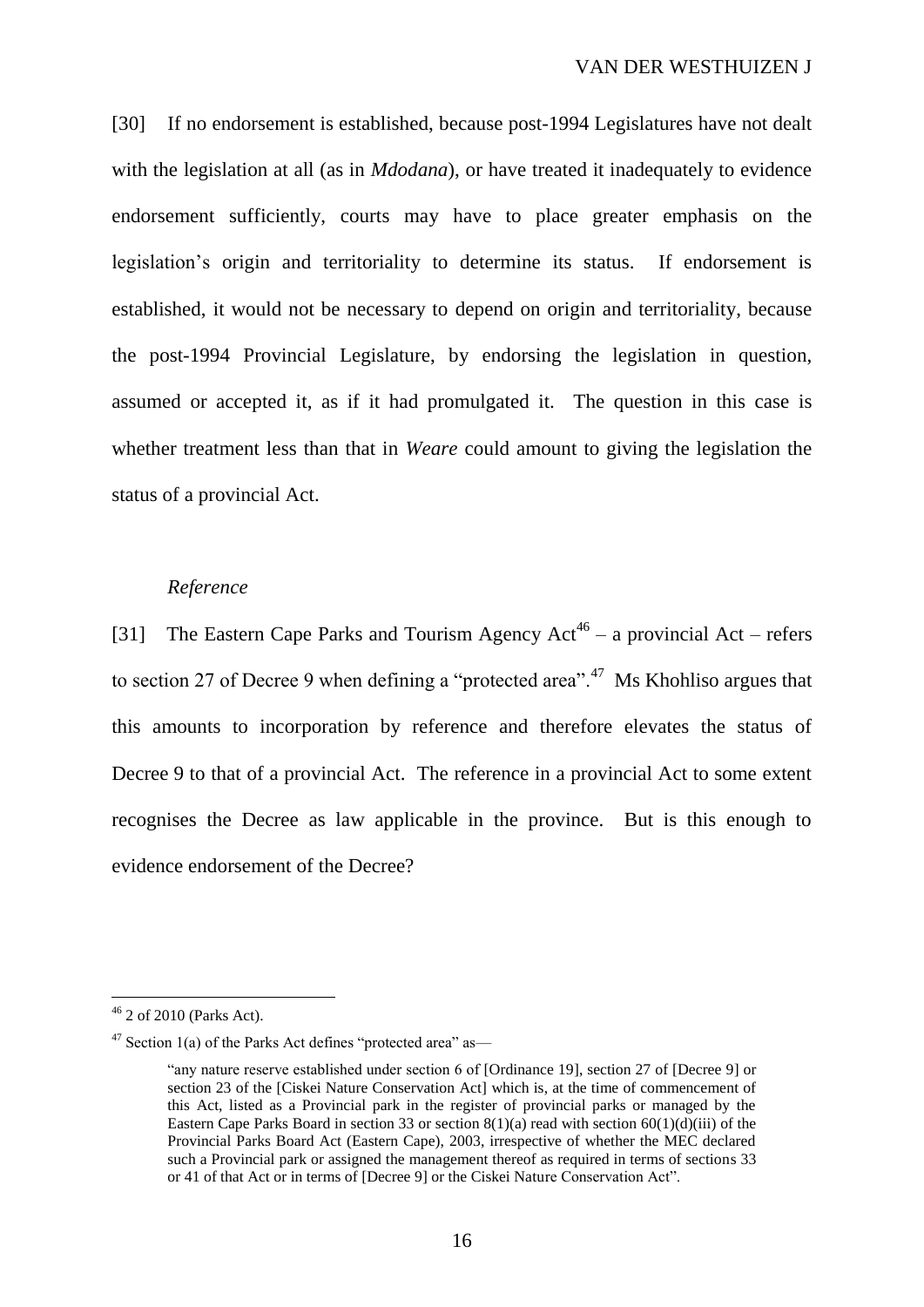[32] The doctrine of incorporation by reference finds application in many areas of  $\frac{1}{2}$ law.<sup>48</sup> It refers to the situation where one document supplements its terms by embodying the terms of another. $49$  There is a difference between incorporation by reference and mere reference though.<sup>50</sup> It is not enough to mention another document, simply to point the reader to it in order to find the meaning of a term.<sup>51</sup> More is needed. In the context of statutory incorporation, the intention to re-enact what is being referred to is required.<sup>52</sup> This Court has described this as "a clear intention that the provisions – all the provisions – of the Ordinance be operable in the province".<sup>53</sup>

[33] In *Weare* the Ordinance<sup>54</sup> was incorporated by reference into the KwaZulu-Natal Gambling Act,<sup>55</sup> which provided that the Act applied only to those forms of gambling not already regulated by the Ordinance. This was more than mere reference for clarification or definitional purposes. The reference was intended to create a coherent regulatory framework which included the continued application of the Ordinance. Decree 9 is mentioned once in the Parks Act  $-$  in the definitions section – and only to show that national parks (which were, as a matter of fact, declared as such in terms of Decree 9) were "protected areas" for the purposes of the

<sup>48</sup> See, in the context of contracts of sale, *Van Wyk v Rottcher's Saw Mills* (*Pty*) *Ltd* 1948 (1) SA 983 (A) at 990- 1; in the context of contracts of suretyship, *Trust Bank of Africa Ltd v Cotton* 1976 (4) SA 325 (N) at 329E-H; in the context of wills, *Moses v Abinader* 1951 (4) SA 537 (A); and in the context of statutes, *Solicitor-General v Malgas* 1918 AD 489 (*Malgas*).

<sup>49</sup> *Industrial Development Corporation of SA (Pty) Ltd v Silver* [2002] ZASCA 112; 2003 (1) SA 365 (SCA) at para 6.

<sup>50</sup> *Hartland Implemente (Edms) Bpk v Enal Eiendomme BK en Andere* 2002 (3) SA 653 (NC) at 670-1.

<sup>51</sup> *Moses* above n 48 at 542.

<sup>52</sup> *Malgas* above n 48 at 491.

<sup>53</sup> *Weare* above n 19 at para 35.

 $54$  Above n 23.

 $55$  Above n 24.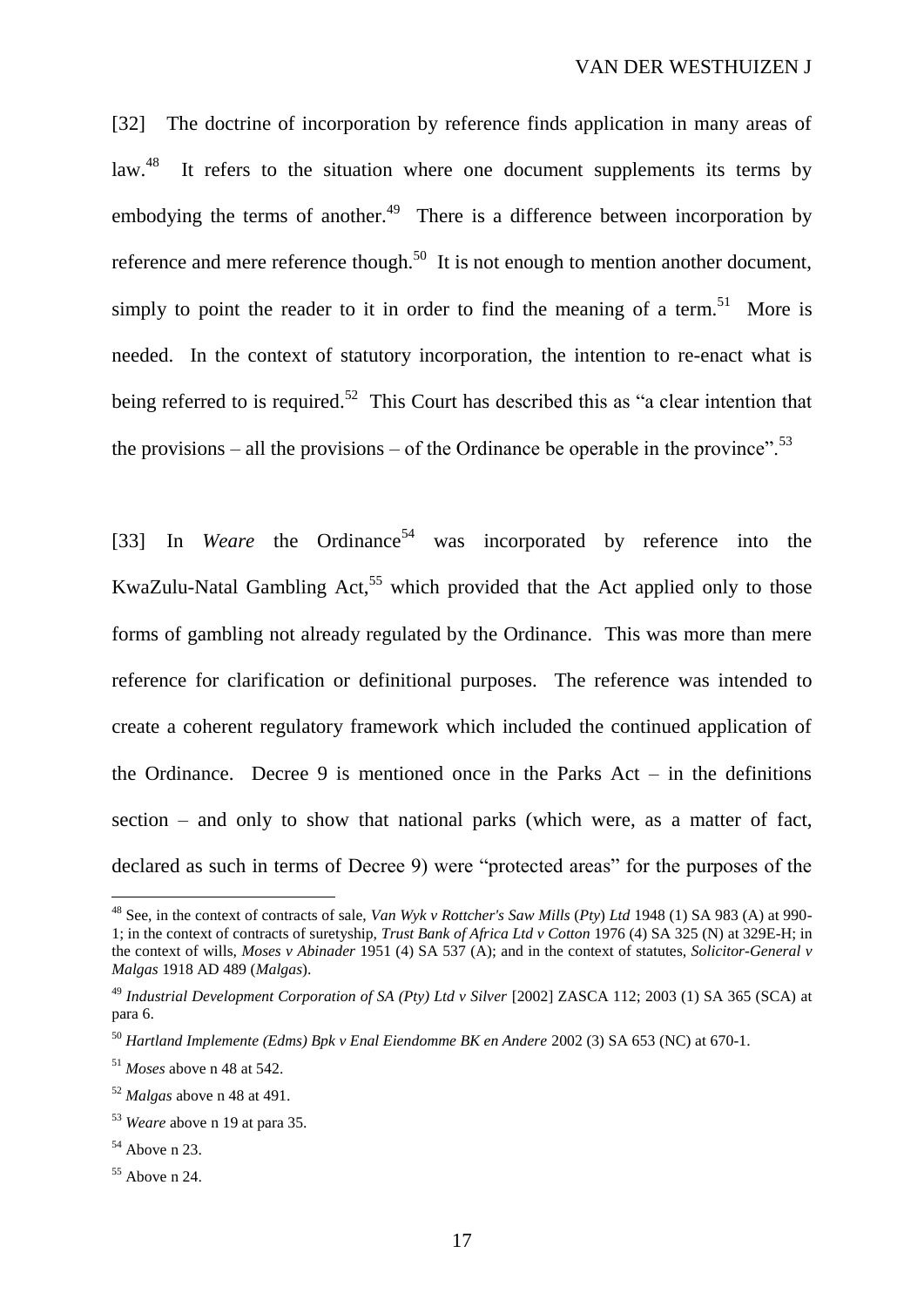Parks Act. Moreover, the Parks Act does not refer to sections 13 and 84 of the Decree, which were relevant to Ms Khohliso's conviction.

[34] By contrast, Decree 9 is referred to for the sake of convenient substitution and not the continued application of the Decree. The reference does not amount to endorsement by the Legislature. So, it does not elevate the Decree to the status of a provincial Act.

## *Amendment*

[35] This Court has held that the laws passed by the Legislatures of the TBVC states are not Acts of Parliament as contemplated in the interim Constitution. <sup>56</sup> Only the South African Parliament can pass an Act of Parliament. However, Ms Khohliso argues that Parliament's enactment of the Sea Fishery Amendment  $Act^{57}$  – which repealed Chapter 10 of Decree 9 – serves as evidence that Parliament considered the entire Decree and elected to repeal Chapter 10. Parliament thereby endorsed the remainder. Ms Khohliso argued that this treatment of the Decree by the democratic Parliament triggered the need for comity, thus requiring this Court's imprimatur on the declaration of invalidity.

[36] It is not clear whether Ms Khohliso regards this "consideration" by Parliament as elevating the status of Decree 9 to that of an Act of Parliament or a provincial Act. The logic of the argument would indicate that, if the amendment amounted to

<sup>56</sup> *Zantsi* above n 16 at para 40.

<sup>57</sup> 74 of 1995.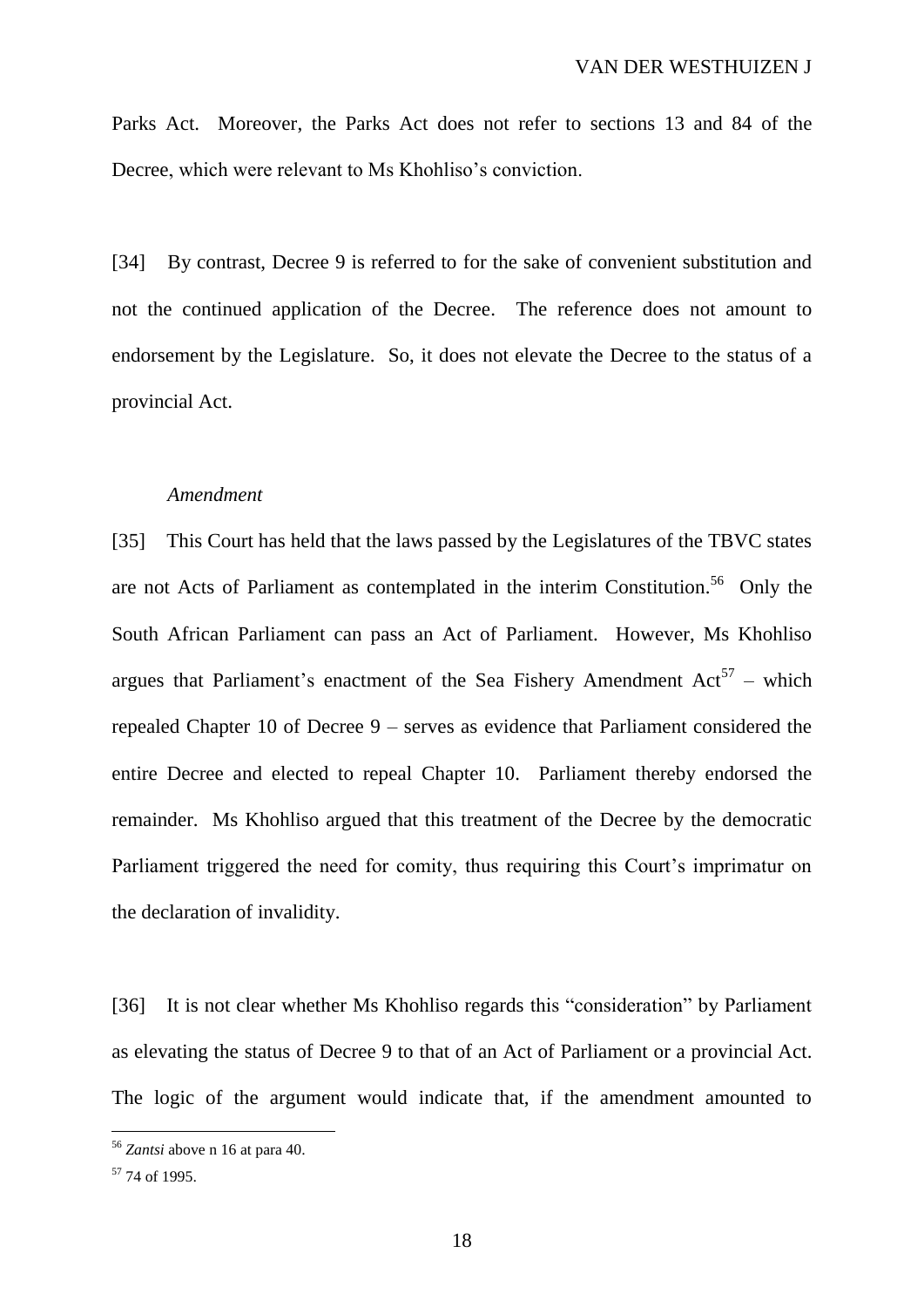endorsement as set out in *Weare,* this would be endorsement by Parliament and would therefore amount to an Act of Parliament. However in the papers and during oral argument Ms Khohliso's position appears to be that this elevated the Decree's status to that of a provincial Act only. No argument has been advanced as to how the intention or endorsement of Parliament could be transposed to a Provincial Legislature.

[37] This argument is, in any event, not persuasive. The enactment of the Sea Fishery Amendment Act created a uniform national regulatory scheme for sea fisheries.<sup>58</sup> The National Legislature often seeks to create uniform national schemes.<sup>59</sup> These national Acts then impact on the continued application of certain provisions of other legislation (national, provincial and possibly even municipal), but this neither elevates nor lowers the status of that legislation. Any law in the country that conflicted with the subject matter of the Sea Fishery Amendment Act would have been jettisoned in relevant part.<sup>60</sup>

[38] One must also distinguish between cases where a democratically elected Legislature specifically considered the legislation and amended it – as in *Weare* – and amendments that arise as a result of the enactment of a completely different regulatory

<sup>&</sup>lt;sup>58</sup> Section 5 of this Act rendered the Sea Fishery Act 12 of 1988 applicable to the entire Republic. This would have conflicted with the two pieces of legislation which applied in the Transkei (Chapter 10 of Decree 9) and Ciskei (various provisions of the Ciskei Nature Conservation Act). Therefore these provisions had to be repealed. This Sea Fishery Amendment Act has now been replaced by the Marine Living Resources Act 18 of 1998.

<sup>&</sup>lt;sup>59</sup> See above n 38 regarding national legislative competence.

 $^{60}$  In this case Chapter 10 of Decree 9 and various provisions of the Ciskei Nature Conservation Act.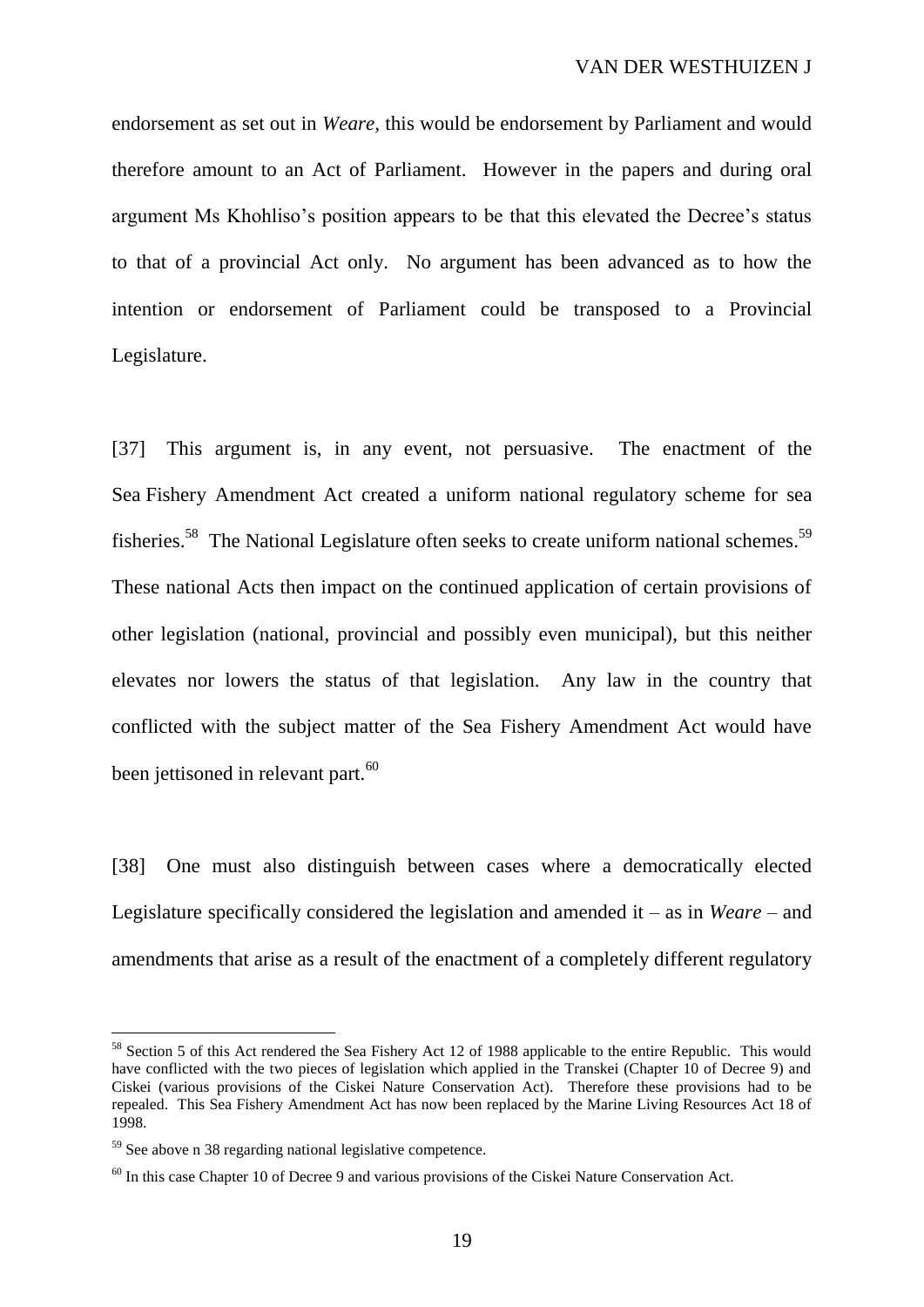scheme. These enactments may well overlap in part with a portion of the legislation before the Court, as in this case.

[39] Partial amendment could mean either that the residual provisions were not considered, or that they were tacitly accepted by the Legislature. 61 *Weare* held that the latter would apply when the scheme of the legislation being amended or repealed is so interlinked and interdependent that it is impossible to dislocate the amended or repealed sections from the others.<sup>62</sup> This is not the case here. Chapter 10 regulated a discrete category, namely sea fisheries. This can be neatly separated from the remainder of Decree 9, which relates to inland fisheries and other wildlife, without needing to consider the other Chapters.

[40] Ms Khohliso also argues that Parliament contemplated amending the Decree and elected not to do so. Her counsel cited two examples. The first is the enactment of the Justice Laws Rationalisation Act,<sup>63</sup> which repealed many pieces of Transkei legislation, but not Decree  $9<sup>64</sup>$  Second, when the National Environmental Management: Integrated Coastal Management Bill was published for comment, the Minister of Environmental Affairs and Tourism suggested amendments to Decree 9, but these were not effected. Should consideration be given to failed or abandoned

<sup>61</sup> *Weare* above n 19 at para 35.

<sup>62</sup> Id.

 $63$  18 of 1996.

 $64$  The Act extended the application of various South African Acts to the entire territory, thereby rationalising the regulatory framework for those areas of the law. This predominantly related to the justice system but also included insolvency, wills, drug trafficking, maintenance, domestic violence and matrimonial affairs. The Act did not purport to rationalise all law throughout the Republic and did not imply anything about the status of the areas of law which were not rationalised. The short title of the Act provides for the rationalisation and consolidation of only *certain* statutes.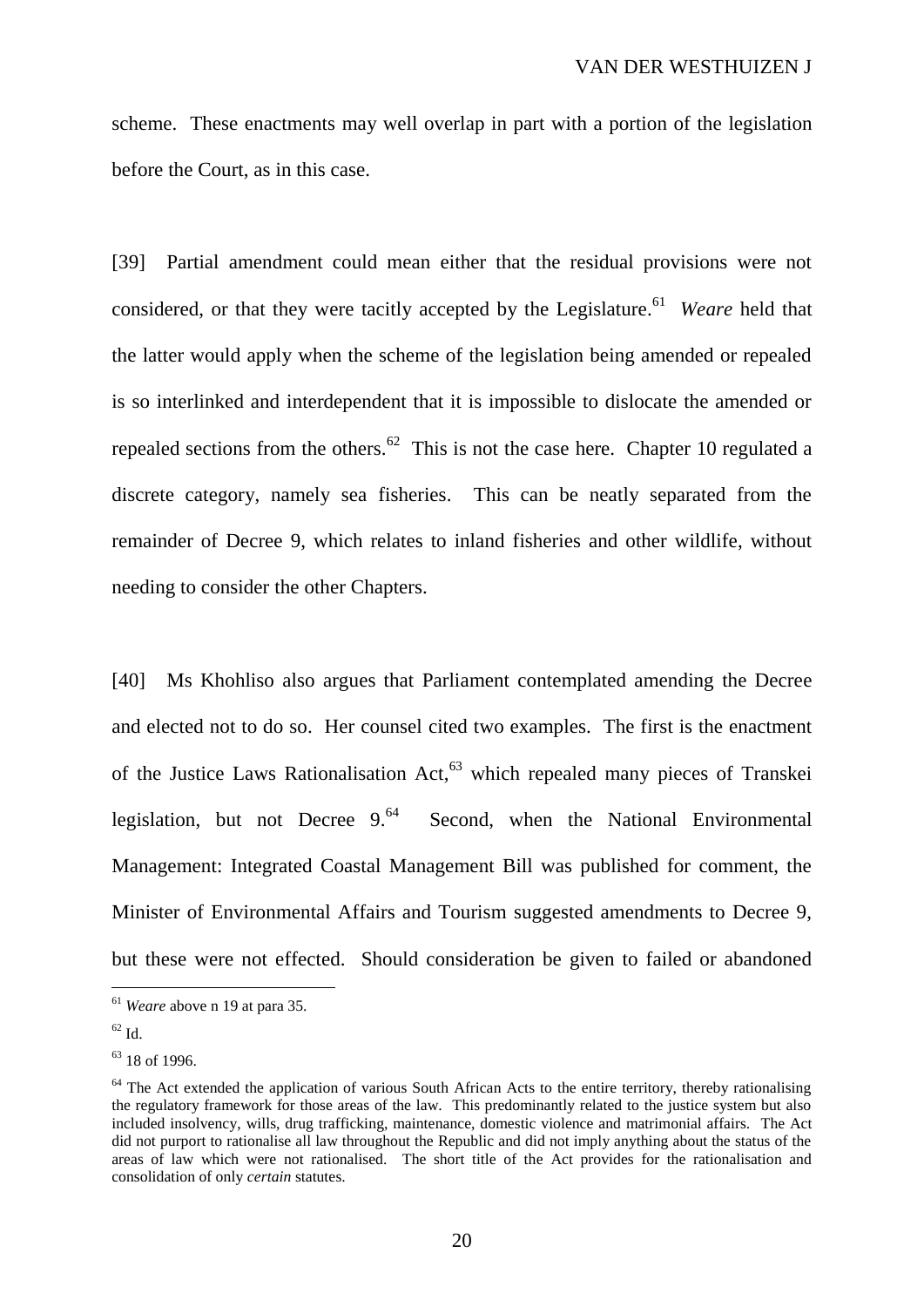amendments? I think not. There is no evidence before us as to why Decree 9 was not repealed or amended. It cannot be inferred that Parliament elected to endorse Decree 9 by leaving it on the statute book in its current form.

#### *Assignment*

 $\overline{a}$ 

[41] In 1994 the President assigned executive powers in respect of various portions of Decree 9 to a competent authority in the Eastern Cape Province, in terms of section 235(8) of the interim Constitution.<sup>65</sup> Ms Khohliso argues that the assignment is relevant to the status of the Decree because, in terms of section  $235(6)$ , <sup>66</sup> if a

- (b) When the President so assigns the administration of a law, or at any time thereafter, and to the extent that he or she considers it necessary for the efficient carrying out of the assignment, he or she may—
	- (i) amend or adapt such law in order to regulate its application or interpretation;
	- (ii) where the assignment does not relate to the whole of such law, repeal and re-enact, whether with or without an amendment or adaptation contemplated in subparagraph (i), those of its provisions to which the assignment relates or to the extent that the assignment relates to them; and
	- (iii) regulate any other matter necessary, in his or her opinion, as a result of the assignment, including matters relating to the transfer or secondment of persons (subject to sections 236 and 237) and relating to the transfer of assets, liabilities, rights and obligations, including funds, to or from the national or a provincial government or any department of state, administration, force or other institution."
- $66$  Section 235(6) of the interim Constitution read, in part:

"The power to exercise executive authority in terms of laws which, immediately prior to the commencement of this Constitution, were in force in any area which forms part of the national territory and which in terms of section 229 continue in force after such commencement, shall be allocated as follows—

. . .

(b) All laws with regard to matters which fall within the functional areas specified in Schedule 6 and which are not matters referred to in paragraphs (a) to (e) of section 126(3) shall—

 $65$  Proclamation 111 of 1994. Section 235(8) reads:

<sup>&</sup>quot;(a) The President may, and shall if so requested by the Premier of a province, and provided the province has the administrative capacity to exercise and perform the powers and functions in question, by proclamation in the *Gazette* assign, within the framework of section 126, the administration of a law referred to in subsection 6(b) to a competent authority within the jurisdiction of the government of a province, either generally or to the extent specified in the proclamation.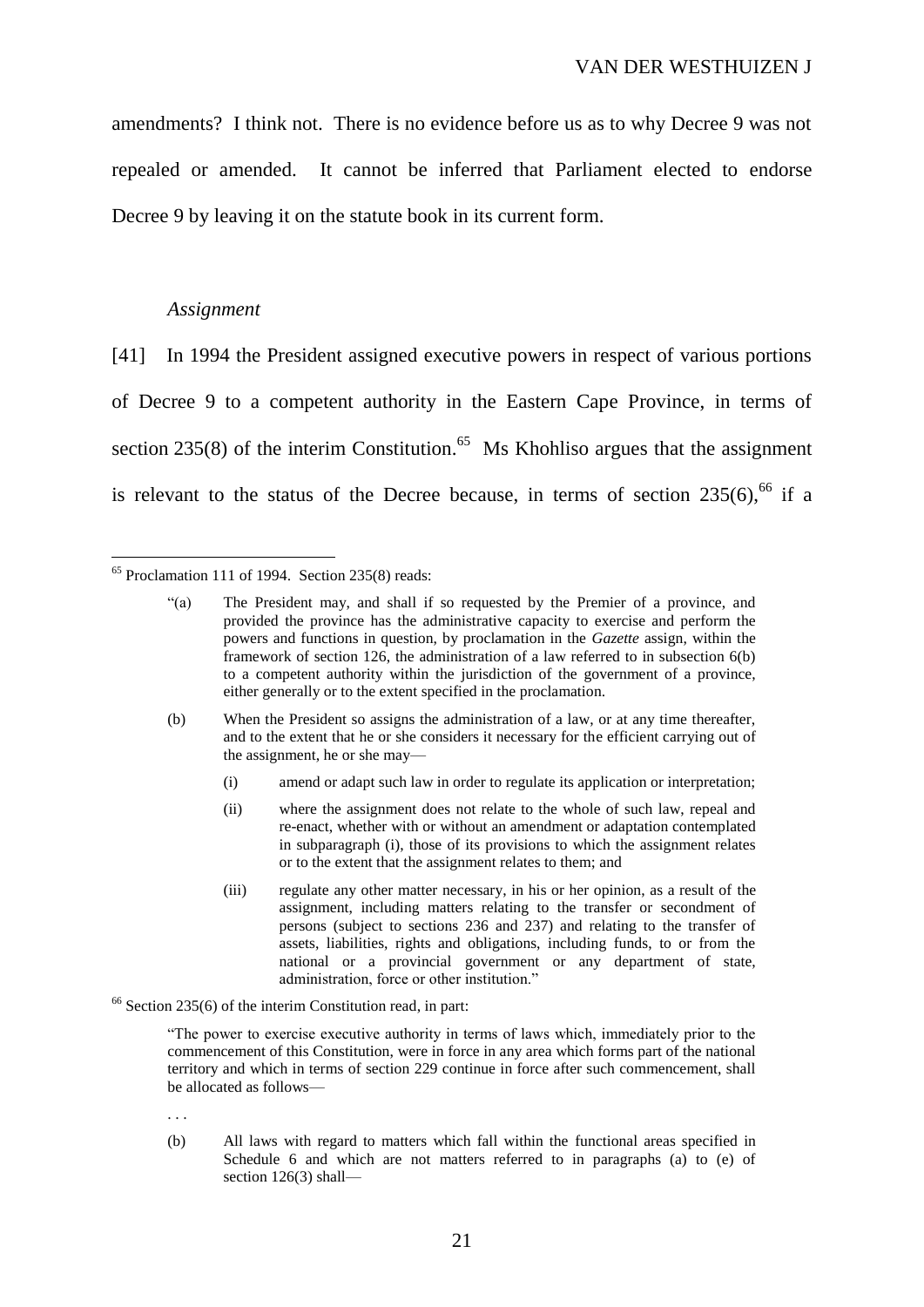provision is not assigned then it remains under national authority. Regardless of whether she is correct,  $67$  it is not clear if or how partial assignment would change the Decree's status or whether it would only change the status of the assigned provisions and not the others.

[42] Assignment of executive functions does not seem relevant to the status of legislation. The functional area of Decree 9 is the environment and conservation, which falls in Schedule 4 of the Constitution and thus in an area of provincial legislative competence. The assignment was not necessary to ground the Eastern Cape's legislative competence.<sup>68</sup> The fact that only parts of the Decree were assigned would not deprive the Provincial Legislature of its ability to amend or repeal it.

<sup>(</sup>i) if any such law was immediately before the commencement of this Constitution administered by or under the authority of a functionary referred to in subsection  $(1)(a)$  or  $(b)$ , be administered by a competent authority within the jurisdiction of the national government until the administration of any such law is with regard to any particular province assigned under subsection (8) to a competent authority within the jurisdiction of the government of such province; or

<sup>(</sup>ii) if any such law was immediately before the said commencement administered by or under the authority of a functionary referred to in subsection  $(1)(c)$ , subject to subsections  $(8)$  and  $(9)$  be administered by a competent authority within the jurisdiction of the government of the province in which that law applies, to the extent that it so applies: Provided that this subparagraph shall not apply to policing matters, which shall be dealt with as contemplated in paragraph (a)."

 $67$  In my view the submission is not correct. Decree 9 falls under section 235(6)(b)(ii) of the interim Constitution, since it relates to the environment which is listed in Schedule 6 of the interim Constitution and was administered by a functionary outside of the Republic as contemplated in section 235(1)(c). Accordingly, it does not necessarily appear to have been automatically assigned to the national government and not the provincial government. Therefore it seems that the national government may not have retained the executive powers for the remainder of the Decree.

<sup>68</sup> Compare *Western Cape Provincial Government and Others In re: DVB Behuising (Pty) Ltd v North West Provincial Government and Another* [2000] ZACC 2; 2001 (1) SA 500 (CC); 2000 (4) BCLR 347 (CC), where the legislative competence was not a category listed in Schedule 4.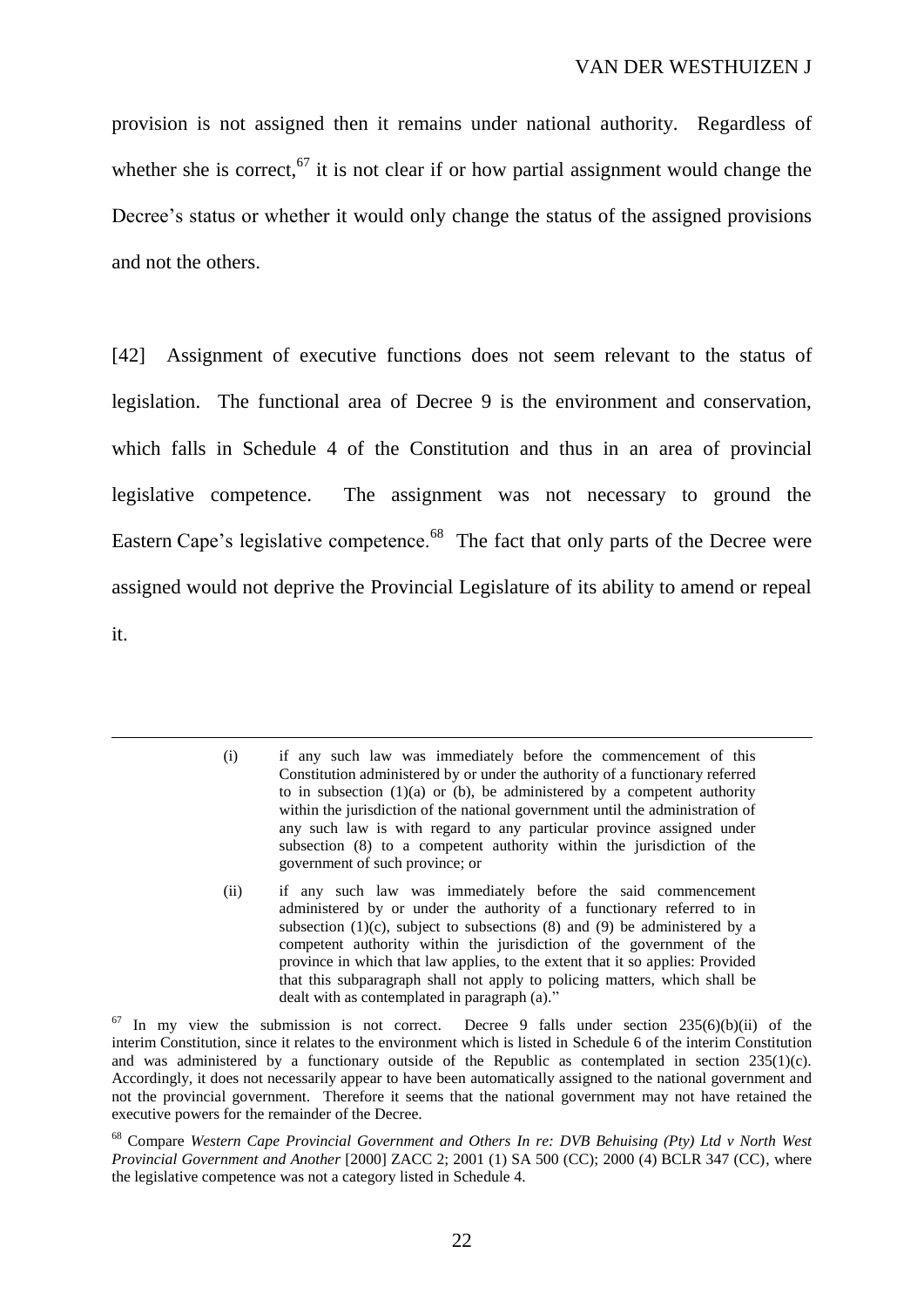[43] Since Schedule 4 lists areas of concurrent national and provincial competence, the issue of partial assignment might have been relevant if it resulted in only the National Legislature being able to amend the parts of Decree 9 which were not assigned. It could be argued that this elevates Decree 9 above even the status of a provincial Act. However, the partial assignment did not appear to bring about this state of affairs. The President's assignment of only parts of Decree 9 to the Eastern Cape provincial authorities does not mean that the residual provisions were reserved and came under exclusive national legislative competence. The Eastern Cape Legislature did not need to have any part of Decree 9 assigned to it to ground its legislative competence.<sup>69</sup>

[44] Assignment, in this case, is not relevant to the question of whether the Provincial Legislature has endorsed Decree 9.

## *Executive action*

 $\overline{a}$ 

[45] Ms Khohliso cites several examples of executive action taken in terms of, or with reference to, Decree 9 as evidence that the Decree has been treated as a

<sup>69</sup> Ms Khohliso also contends that because the Court in *Mdodana* above n 20 stated that legislative history is the most significant factor, there must be other relevant factors in determining the status of Decree 9. Ms Khohliso argues that a relevant factor ought to be the subject matter of the legislation, namely the sphere of government responsible (environmental legislation falls under Schedule 4 which lists areas of concurrent national and provincial competence) and the constitutional importance of any rights implicated by the legislation (environmental rights are constitutionally significant). In this way, she distinguishes Decree 9 from the Pounds Ordinance 18 of 1938, at issue in *Mdodana*. Ms Khohliso does not advance a clear argument as to why the importance of the Decree's subject matter would determine its status as a provincial Act. That legislative competence is concurrent also does not appear to be relevant to any law or policy argument and seems to miss the aim of the exercise – to determine whether the Provincial Legislature has endorsed the legislation. The legislation's subject matter was not canvassed in *Mdodana* or *Weare*. And it still does not address the main issue of comity because it does not speak to whether the provincial or national government has endorsed the legislation.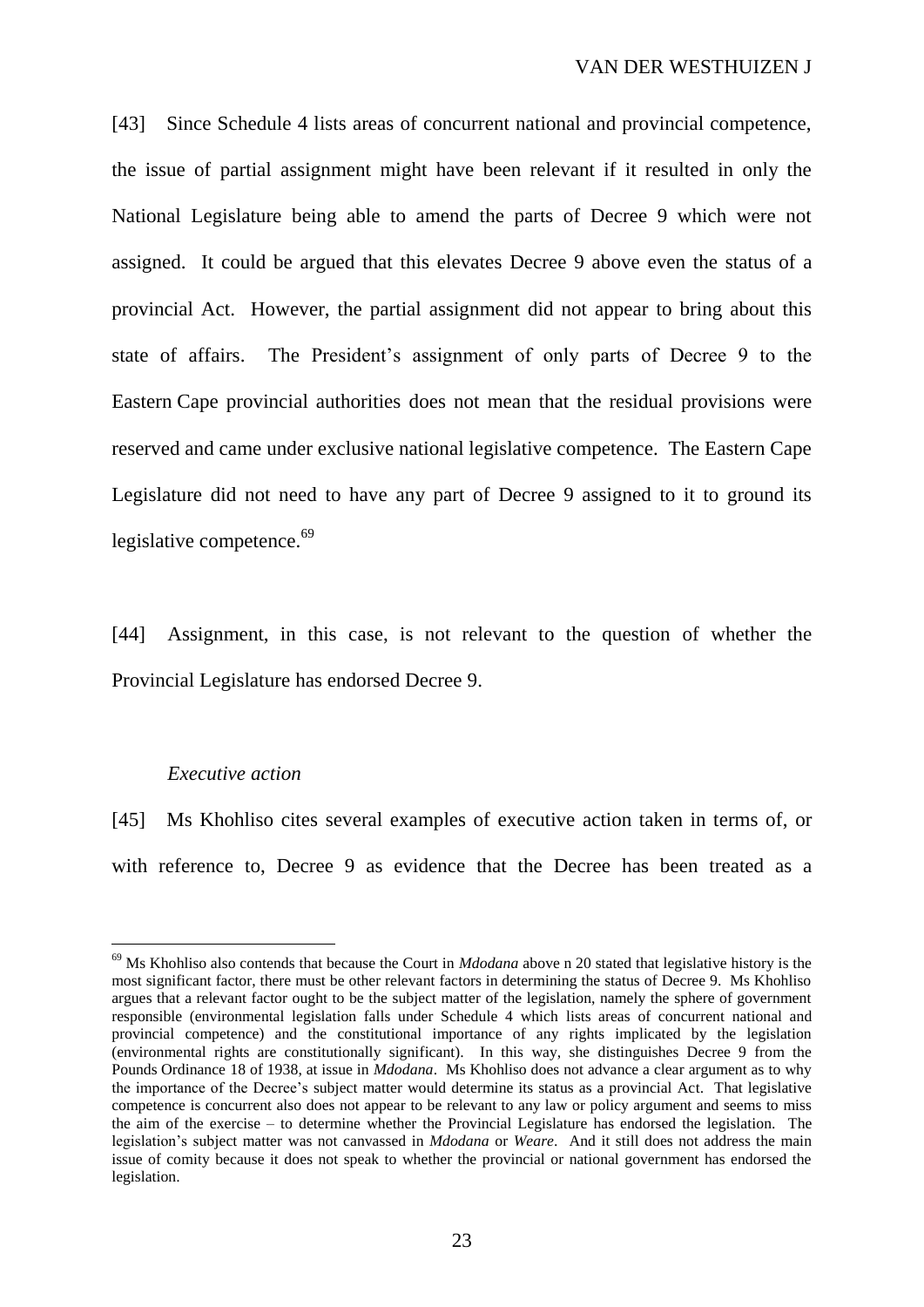provincial Act.<sup>70</sup> This cannot be relevant to the legislative status of the Decree. The Executive has to act in terms of existing legislation; this follows from the accepted democratic principle of the separation of powers. The Executive cannot make law and Decree 9 remains existing law because of the preservation of pre-1994 legislation, subject to consistency with the Constitution.<sup>71</sup> Executive reference to, or conduct in terms of, Decree 9 is not enough to elevate its status to that of a provincial Act. The enquiry is whether Parliament or the Provincial Legislature has pronounced on or endorsed the legislation.

[46] The conclusion has to be that the Decree does not, because of its treatment, have the status of a provincial Act. The Eastern Cape Legislature has not treated it in a way that amounts to endorsing it or recognising its status as that of a provincial Act, as in, for example, *Weare*. It is also clearly not an Act of Parliament.

## *Summary and conclusion*

[47] Decree 9 is valid and applicable law in the Transkei. This does not make it a provincial Act or an Act of Parliament.

[48] The post-1994 treatment of the Decree by Parliament and the Provincial Legislature is not sufficient to evidence endorsement or enactment. The Legislature

 $70$  The MEC purportedly acted in terms of section 93 of Decree 9 when establishing the Bizana Nature Reserve; the area of the former Transkei is treated differently and separately in provincial notices for hunting seasons and the publications of hunting seasons which refer to the area of the former Transkei were promulgated in terms of Decree 9, whereas the publications for the Eastern Cape and the former Ciskei were promulgated under different Acts and Ordinances; and the Wild Coast Tourism Development Policy refers to Decree 9 to explain the prohibition of vehicles on Wild Coast beaches.

 $71$  Above at [7].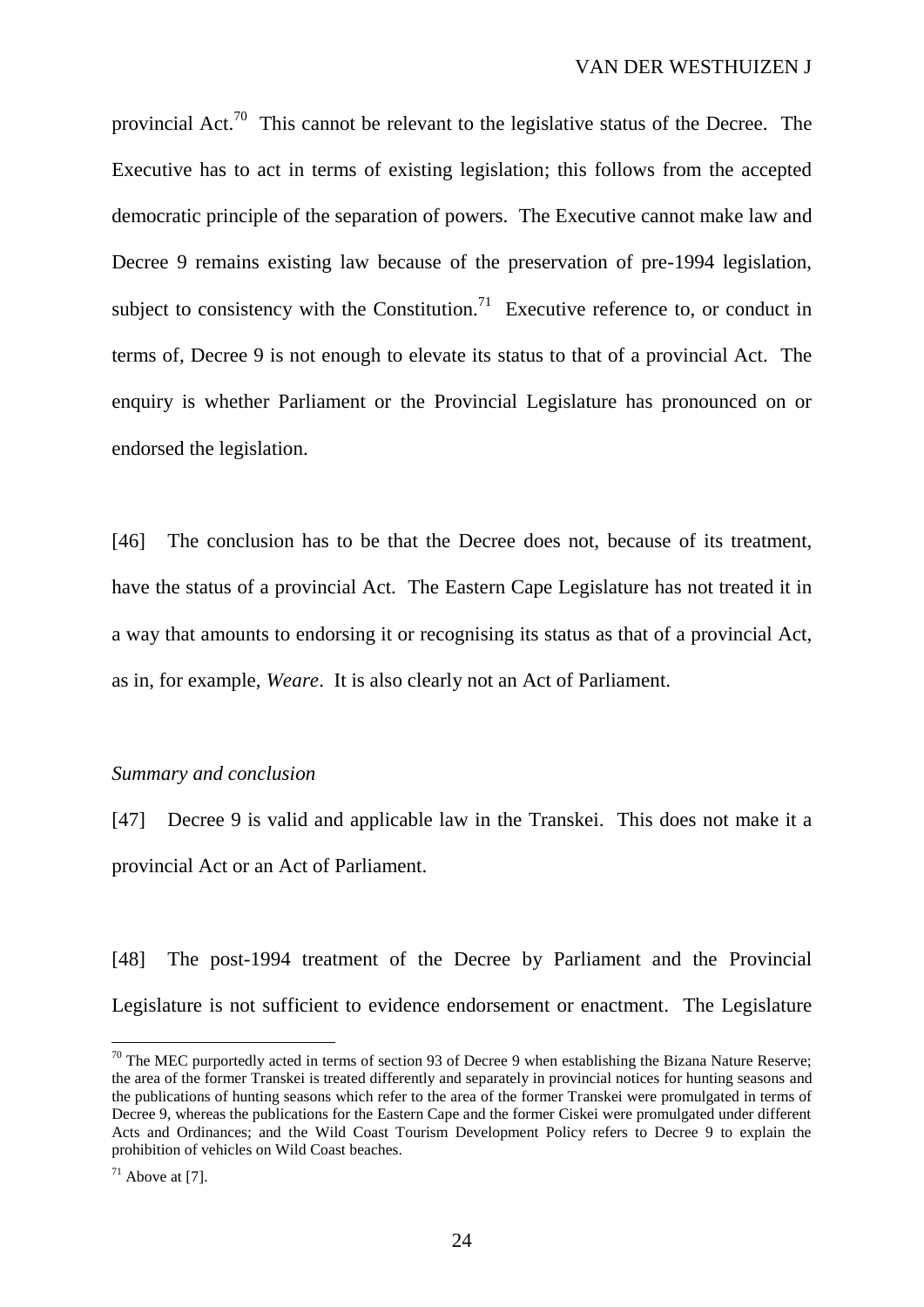did not take legislative ownership of it. The origin and territorial application of the Decree, together with parallel legislation on the same subject matter, also suggest that the Decree is not a provincial Act.

[49] It is clear from *Weare*, *Mdodana* and this decision that – unless expressly embraced by post-democratic legislation – provincial laws emanating from the TBVC states will rarely have the status of a "provincial Act". A High Court's declaration that it is invalid will therefore not require this Court's confirmation.

[50] This does not mean, of course, that this Court cannot hear a matter concerning the constitutionality of legislation which is not an Act of Parliament, a provincial Act or conduct of the President. It can do so on appeal, for example; but not by way of confirmation proceedings.

[51] Since Decree 9 is not a provincial Act, an Act of Parliament, or conduct of the President, this Court does not have to confirm the declaration of constitutional invalidity by the High Court. That declaration had immediate effect.

## *Costs*

[52] As her appeal succeeded in the High Court, Ms Khohliso did not come to this Court to enforce her rights. She sought legal certainty – which will also be of benefit in future cases. Her cause was thus rights-related. In this dispute between a

25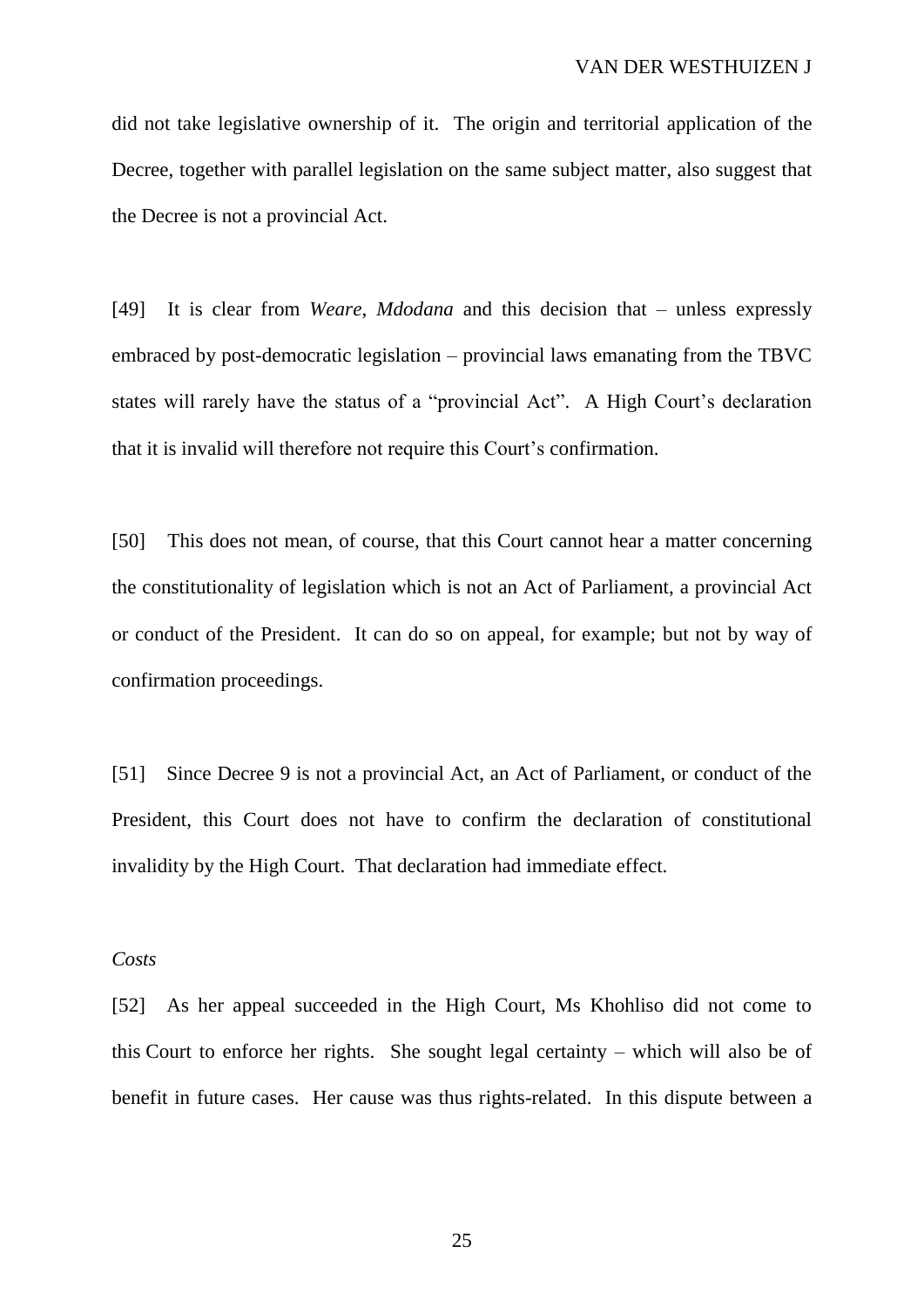private party and the state the principles of *Biowatch* apply. <sup>72</sup> There should be no costs order.

### *End note*

[53] It is rather odd that  $-20$  years into our constitutional democracy – we are left with a statute book cluttered by laws surviving from a bygone undemocratic era remembered for the oppression of people; the suppression of freedom; discrimination; division; attempts to break up our country; and military dictatorships. When these laws determine criminal liability, the situation looks even worse. It is not clear from the facts of the matter why this is the case. It is clear, though, that people like Ms Khohliso and the rest of us – and indeed our much-valued vultures and other wildlife – deserve to be guided and protected by democratically elected Legislatures through clearer laws on a cleaner statute book.

## *Order*

 $\overline{a}$ 

The following order is made:

- 1. The application is dismissed.
- 2. There is no order as to costs.

<sup>72</sup> *Biowatch Trust v Registrar, Genetic Resources, and Others* [2009] ZACC 14; 2009 (6) SA 232 (CC); 2009 (10) BCLR 1014 (CC) at para 22.